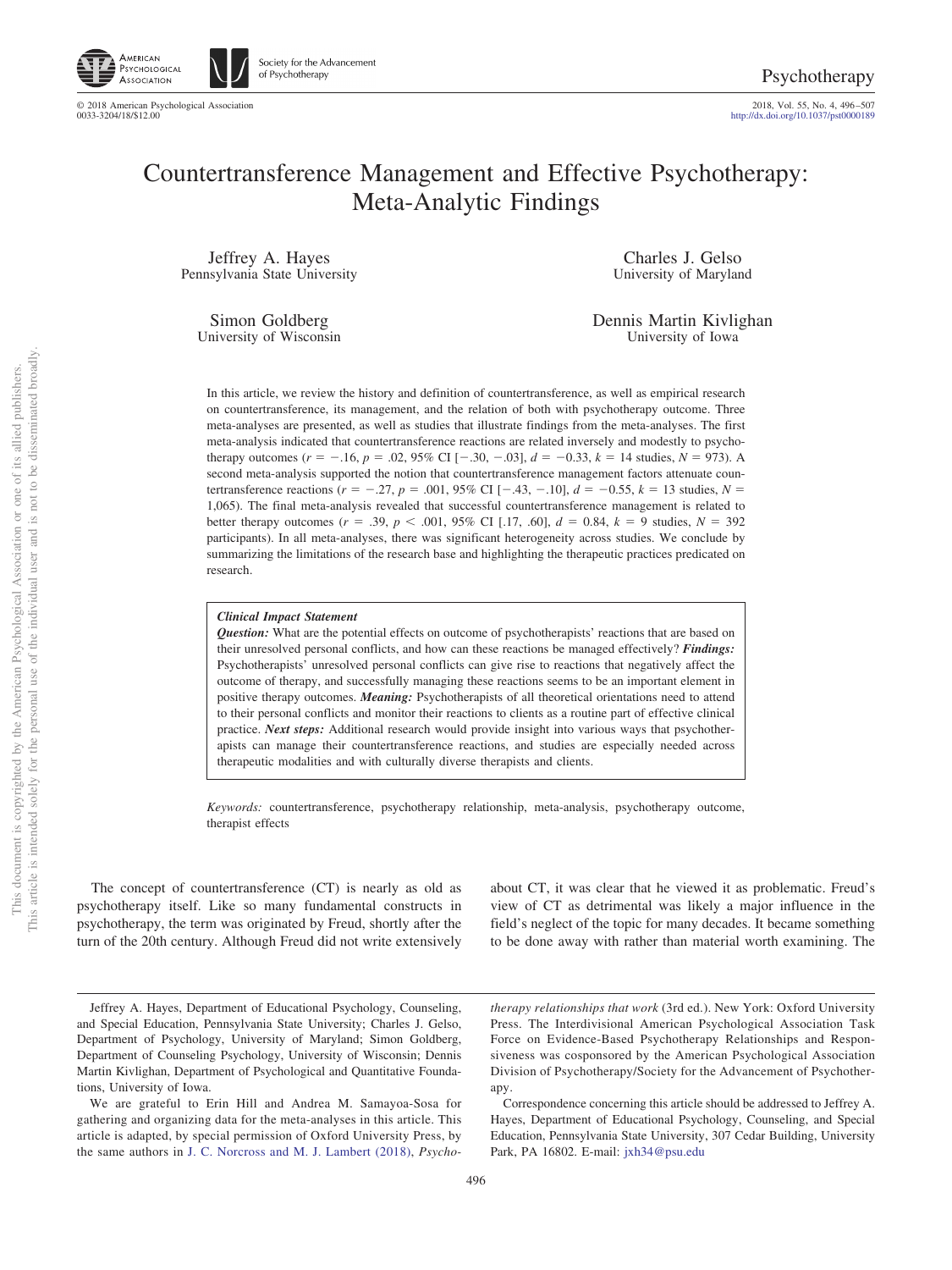good psychotherapist was, in fact, seen as capable of maintaining objectivity and keeping her or his personal conflicts out of the work. Beginning in the 1950s, conceptions of CT began to change. CT was increasingly viewed as an inevitable aspect of psychotherapy that could have positive or negative effects, depending on how the therapist dealt with it.

Around this same period, the first empirical studies on CT also emerged [\(Cutler, 1958;](#page-9-0) [Fiedler, 1951\)](#page-10-0). From then on, there has been a steady increase of clinical and theoretical writing on CT. As is so often the case, however, empirical efforts lagged behind theoretical work, although studies did appear occasionally. In recent years, however, significant changes have occurred in conceptualizations and research on CT. It has been theorized to be a key part of all psychotherapy relationships, and propositions have been offered about its operation across virtually all theoretical orientations and treatment formats [\(Brown, 2001;](#page-9-1) [Ellis, 2001;](#page-9-2) [Kaslow, 2001;](#page-10-1) [Rudd & Joiner, 1997\)](#page-11-1). In addition, laboratory analogue studies have sought to reduce this abstract construct to scientifically manageable proportions and have paved the way for clinically meaningful studies, both qualitative and quantitative [\(Hayes, 2004\)](#page-10-2).

# **Definitions and Measures**

Three conceptions of CT have been most prominent over the years: the *classical*, the *totalistic*, and the *complementary* [\(Epstein](#page-9-3) [& Feiner, 1988\)](#page-9-3). The classical definition, originated by [Freud](#page-10-3) [\(1910/1957\),](#page-10-3) posits that CT is the therapist's unconscious, conflict-based reaction to the patient's transference. Unresolved conflicts, typically originating in the therapist's early childhood, are triggered by the patient's transference, and are manifested by the therapist in one way or another. These manifestations may be affective, behavioral, somatic, or cognitive, and are seen as interfering with treatment.

The totalistic conception of CT originated in the 1950s [\(Heimann, 1960;](#page-10-4) [Kernberg, 1965;](#page-10-5) [Little, 1951\)](#page-10-6). According to this conception, CT refers to and is synonymous with *all* of the therapist's reactions to the patient. All reactions are important, all should be studied and understood, and all are placed under the broad umbrella of CT. This definition legitimized CT and made it an object of the therapist's self-investigation and use. Accordingly, as the totalistic view gained ascendancy, CT was considered more and more as potentially beneficial to the work, if therapists studied their reactions and used them to advance their understanding of patients and patients' impact on others, including the therapist.

The view of CT as an inevitable reaction to the patient overlaps with the third conception: CT as a complement or counterpart to the patient's style of relating. This conception was developed in interpersonal, relational, and object relations theory [\(Anchin &](#page-9-4) [Kiesler, 1982;](#page-9-4) [Butler, Flasher, & Strupp, 1993;](#page-9-5) [Levenson, 1995;](#page-10-7) [Strupp & Binder, 1984\)](#page-11-2). According to the complementary conception, the patient exhibits certain "pulls" on the therapist. For example, the patient who has an oppositional style will tend to generate oppositional thoughts and feelings in the therapist. The well-functioning therapist, however, does not act out *lex talionis* ("an eye for an eye, a tooth for a tooth"). The effective therapist, instead, restrains her or his "eye for an eye" impulse and seeks to understand what the patient is doing to stir up these reactions.

Each of these definitions of CT has limitations, but all three point to important elements of and factors related to CT. We favor an integrated definition of CT that includes learnings from all three conceptualizations [\(Gelso & Hayes, 1998,](#page-10-8) [2007\)](#page-10-9). We thus define CT as *internal and external reactions in which unresolved conflicts of the therapist, usually but not always unconscious, are implicated*. All of the therapist's reactions are important and worthy of investigation, clinically and empirically, but the definition of CT must be narrower than the totalistic one if it is to be scientifically useful. Our conception of CT is similar to the classical in its focus on the therapist's unresolved conflicts as the source of CT, but it is different in that CT is seen as a potentially useful phenomenon if the therapist successfully understands his or her reactions and uses them to help understand the patient. It also differs from the classical conception in the sense that CT is not only a reaction to the patient's transference; it may be a reaction to many factors, both internal and external.

Thus, in seeing CT as both a hindrance and a potential aid to treatment, an integrative definition picks up on the two thematic constructs that have been intertwined, like a double helix [\(Epstein](#page-9-3) [& Feiner, 1988\)](#page-9-3), throughout the history of thought about CT. In addition, like the totalistic position, our integrative definition suggests that CT is inevitable. This is so because all therapists have unresolved conflicts and unconscious "soft spots" that are touched upon in working with other human beings. Furthermore, we suspect that in many or even most cases in which the therapist's intense reaction is a "natural" response to the patient, therapist's unresolved conflicts are implicated. Finally, like the complementary view, an integrative conception of CT, as we have said, does not solely focus on the therapist's reaction to the patient's transference. Rather, it incorporates the therapist's reaction to both transference and nontransference materials presented by the patient. The latter includes the patient's personality style, the actual content that the patient is presenting, and even the patient's physical appearance [\(Hayes, Nelson, & Fauth, 2015\)](#page-10-10). Thus, despite the psychoanalytic origins of CT, and the classical view in particular, CT may—and probably should— be regarded as a pantheoretical construct. No theory "owns" CT, just as no therapist is immune to it.

Despite the definitional inconsistency, most empirical studies on CT use an operational definition that involves the therapist's unresolved conflicts as the origin and some characteristic of the patient as the trigger for CT reactions. These CT reactions have been operationalized in behavioral, cognitive, somatic, and affective terms [\(Fauth, 2006\)](#page-9-6). Behaviorally, the most common indicators of CT have been therapists' avoidance of and withdrawal from personally threatening client material. For example, therapist avoidant reactions are those that inhibit, discourage, or divert session content, such as ignoring or mislabeling affect, changing topics, or allowing prolonged silences [\(Bandura, Lipsher, &](#page-9-7) [Miller, 1960\)](#page-9-7). Positively valenced behavioral manifestations have also been explored in the research literature, and examples include therapists' overinvolvement with their clients [\(Gelso, Fassinger,](#page-10-11) [Gomez, & Latts, 1995\)](#page-10-11) and therapists meeting their own needs by excessively nurturing their clients [\(Hayes et al., 1998,](#page-10-12) [Hayes,](#page-10-10) [Nelson, et al., 2015\)](#page-10-10).

Cognitively, CT has been operationalized as therapists' perceptual distortions of clients and inaccurate recall of what clients discussed in session [\(Fauth & Hayes, 2006;](#page-9-8) [Fiedler, 1951;](#page-10-0) [Hayes](#page-10-13)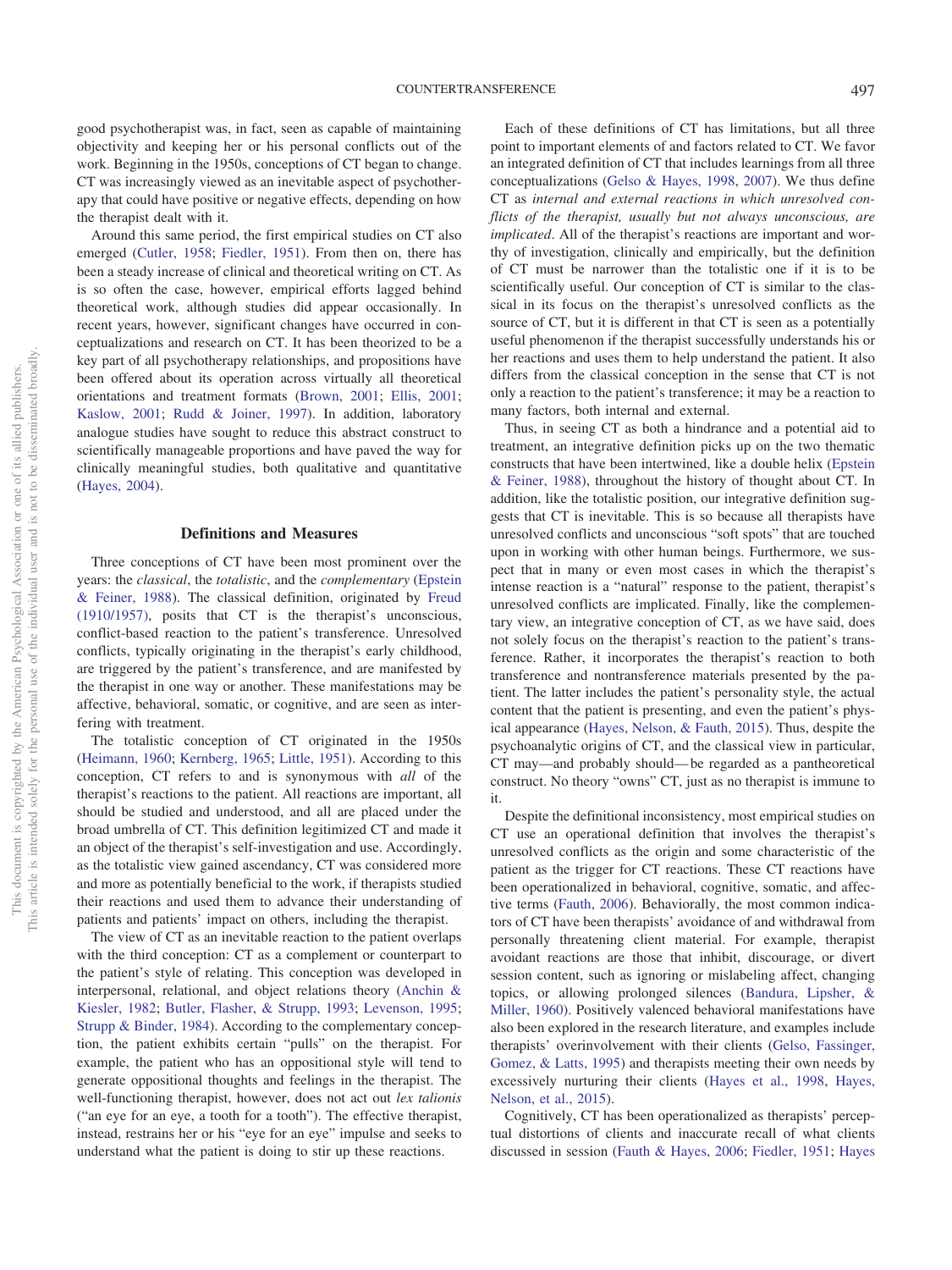[& Gelso, 1993;](#page-10-13) [McClure & Hodge, 1987\)](#page-11-3). On a somatic level, a measure called the Body-Centered Countertransference Scale has been developed by a team of Irish researchers who have found that common visceral CT reactions include therapists' sleepiness, muscular tension, and headaches [\(Booth, Trimble, & Egan, 2010\)](#page-9-9).

Affectively, the most common marker of CT is therapists' in-session anxiety, and it has commonly been measured by the State Anxiety Inventory [\(Hayes & Gelso, 1993,](#page-10-13) [2001\)](#page-10-14). Research has explored additional affective CT manifestations, including pleasant feelings such as hope, happiness, and excitement, as well as unpleasant feelings, such as fear, worry, anger, sadness, and disappointment [\(Fauth & Hayes, 2006;](#page-9-8) [Friedman & Gelso, 2000;](#page-10-15) [Hayes et al., 1998;](#page-10-12) [Hayes, Nelson, et al., 2015\)](#page-10-10).

Psychotherapists' management of their CT reactions has been measured primarily with the Countertransference Factors Inventory (CFI; [Van Wagoner, Gelso, Hayes, & Diemer, 1991\)](#page-11-4) and several updated versions, all of which focus on five therapist qualities theorized to facilitate CT management: self-insight, conceptualizing ability, empathy, self-integration, and anxiety management. These factors do not reflect what a therapist actually does to manage CT, but they are more generally considered to be characteristics that are positively associated with CT management. On the CFI, therapists are rated on a Likert-type scale regarding the extent to which they possess the five qualities thought to facilitate CT management. Typically, these ratings are provided by clinical supervisors of therapist-trainees. A therapist self-report version of the CFI exists, but studies have not supported the validity of its scores.

In terms of the factors that comprise the instrument, therapist *self-insight* refers to the extent to which the therapist is aware of his or her own feelings, including CT feelings, and understands their basis. Therapist *self-integration* refers to the therapist's possession of an intact, basically healthy character structure. In the therapy interaction, such self-integration manifests itself as a recognition of interpersonal boundaries and an ability to differentiate self from other. *Anxiety management* refers to therapists allowing themselves to experience anxiety and also possessing the internal skill to control and understand anxiety so that it does not bleed over into their responses to patients. *Empathy*, or the ability to partially identify with and put one's self in the other's shoes, permits the therapist to focus on the patient's needs despite difficulties he or she may be experiencing with the work and the pulls to attend to his or her own needs. Also, an empathic ability may be part of a larger sensitivity to feelings, including one's own CT feelings, which in turn ought to prevent acting out of CT [\(Peabody](#page-11-5) [& Gelso, 1982;](#page-11-5) [Robbins & Jolkovski, 1987\)](#page-11-6). Finally, *conceptualizing ability* reflects the therapist's ability to draw on theory in the work and grasp the patient's dynamics in terms of the therapeutic relationship.

Recently, a 22-item instrument called the Countertransference Management Scale was developed to directly assess the management of CT during therapy sessions [\(Pérez-Rojas et al., 2017\)](#page-11-7). Factor analyses of 286 supervisors' ratings of supervisees yielded two subscales: Understanding Self and Client, and Self-Integration and Regulation. Evidence of convergent and criterion-related validity was provided through correlations with measures of theoretically relevant constructs, namely, therapist CT behavior, selfesteem, observing ego, empathic understanding, and tolerance of anxiety. This instrument appears to have promise as a direct

measure of the extent to which therapists manage their CT reactions in sessions. It should be noted that the Countertransference Management Scale does subsume the five ingredients we have described under the broad umbrella of the two subscales. That is, self-insight, empathy, and conceptualizing ability appear to fit within the subscale labeled Understanding Self and Client, whereas self-integration and anxiety management reside within the Self-Integration and Regulation subscale.

#### **Clinical Examples**

A case example may illustrate the ways in which therapist reactions that are "normal" and understandable can be, and often are, tinged by the therapist's own conflicts. The case involved a therapist-trainee in her fourth practicum of a doctoral program, who was supervised by one of the authors, and who by every indication appeared to have extraordinary potential as a therapist (all participants in this section have been deidentified). In the early part of her work with a 20-year-old male patient, she experienced ongoing strong irritation and reacted to the patient in a controlled and muted manner. For his part, the patient was an angry, obsessional young man who had many borderline features. He negated the therapist's attempts to help him understand how he contributed to his ongoing problems with women, and he denied that therapy could have any impact. Also, he usually challenged or denied the therapist's observations about what he might be feeling.

Clearly, the therapist's emotional reactions were "natural," given the patient's negativity and hostility. Yet the therapist's reactions were also due to her own unresolved conflicts about not being good enough, about fearing that she could not take care of others sufficiently, and about her excessive fears of her supervisor's evaluation of her. As she came to understand these concerns, her irritation with the patient lessened, and she empathically grasped the frightening emotions that were underlying much of his negativity.

An example of more blatant CT comes from one of the authors' own experiences as a therapist. The therapist's father had struggled with alcoholism throughout his adult life, and he had recently died from cirrhosis caused by alcohol abuse. Before his father's death, the therapist had undergone several months of individual therapy to deal with his father's impending death, and the therapy was largely successful in resolving the therapist's competing feelings of anticipatory grief and anger at his father. Several weeks after his father's death, the therapist met for the first time with a male client who was approximately his father's age. The man was seeking therapy for help with marital difficulties, persistent procrastination problems, and stress related to finances. The therapist's own father had faced similar challenges in his later years, all of which the therapist viewed to be caused and exacerbated by his father's drinking. During the initial session, the therapist conducted a fairly standard intake assessment, asking questions about the client's symptoms and functioning in a variety of areas. When asked about his alcohol use, the client remarked that he drank on a daily basis, often alone, and could not recall the last day he had not had a drink. Toward the end of the session, the therapist indicated that he thought psychotherapy would be helpful in addressing the client's marital, financial, and procrastination problems. The therapist then told the client, in a rather cold and punitive tone, that he had a substance abuse problem, and that this would need to be addressed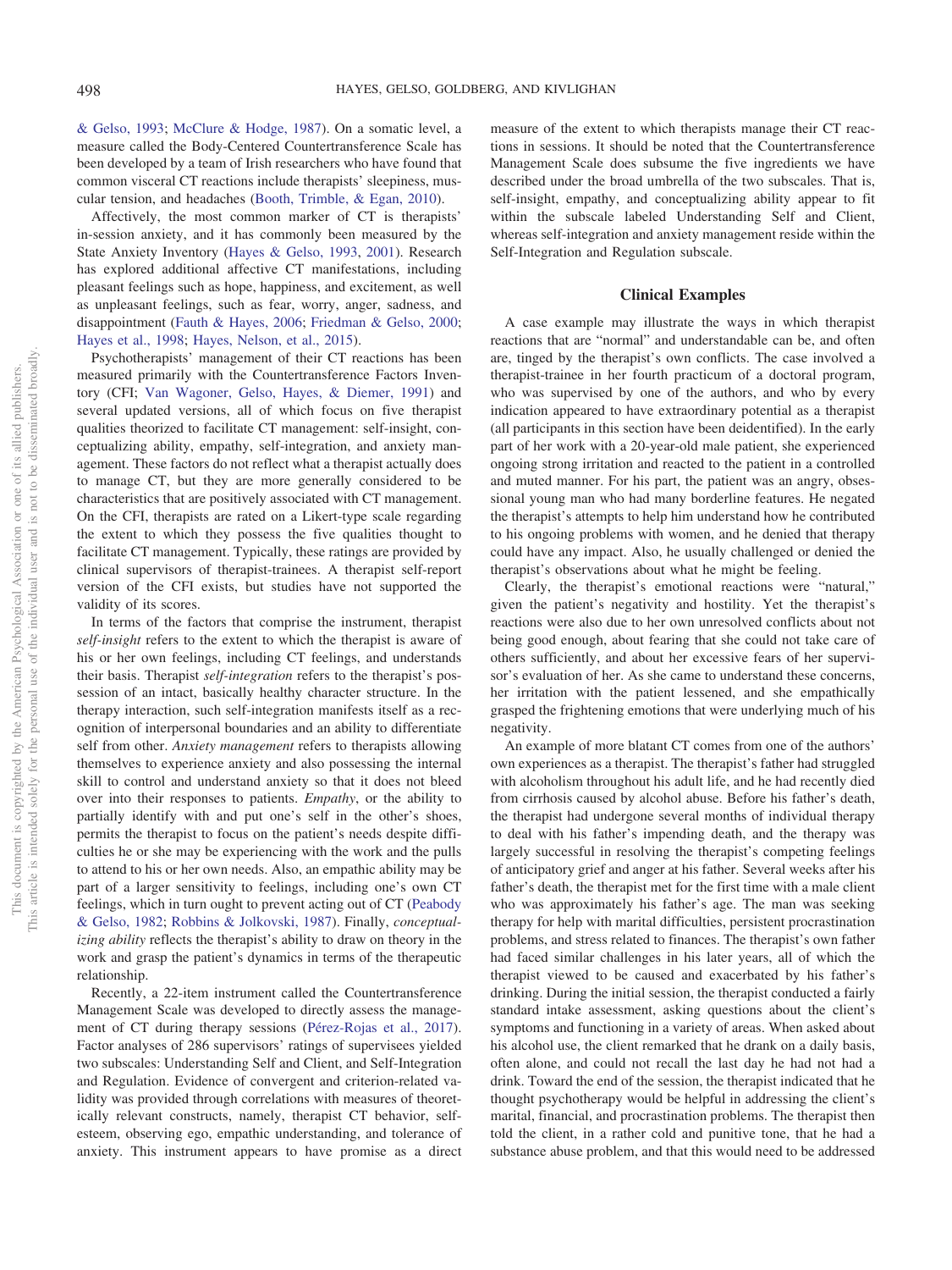at the outset. The client neither agreed nor disagreed that he suffered from substance abuse, but he remarked that that was not why he sought treatment. The therapist grew irritated with the man and restated his position. They set an appointment for the following week, and the client was never seen nor heard from again.

In this instance, the therapist's lingering feelings of anger toward his own father regarding his alcoholism were taken out on the client, who, although similar to the therapist's father in many ways, was an undeserving recipient of the therapist's confrontational and unempathic stance. The fact that the client did not return for a second session is hardly surprising in retrospect, although it took the therapist a considerable amount of reflection to understand what had transpired and to decrease the likelihood that future clients would bear the brunt of unresolved conflicts he had with his father.

# **Results of Previous Reviews**

The small but growing number of studies on CT has only recently made it possible for meta-analytic work to be conducted in this area. Meta-analyses have focused on summarizing findings in the following three domains: (a) the association between CT reactions and psychotherapy outcome (i.e., are CT reactions predictive of poorer outcomes?); (b) the relationship between CT reactions and CT management (i.e., are CT management factors associated with fewer CT reactions?); and (c) the association between CT management and psychotherapy outcome (i.e., does successful management of CT tend to predict better outcome?).

With regard to the relation between CT reactions and psychotherapy outcome, data from 10 studies indicated that the two were significantly and inversely related, as expected, though only slightly so  $(r = -.16;$  [Hayes, Gelso, & Hummel, 2011\)](#page-10-16). The implication here is that, although CT reactions are generally unfavorable, their effects account for only about 2%–3% of the variability in outcome. That being said, correlations between the frequency of CT reactions and measures of psychotherapy outcome do not take into account the potency of any one display of CT behavior, which can have damaging effects that are difficult to reverse. Furthermore, the fact that CT reactions can cause clients to drop out of therapy, as evidenced in the earlier clinical example in this chapter with the alcoholic client, would not be captured in studies that only measured outcome at or following termination. But as stated earlier, CT reactions— both internal and external can be potential sources of insight into the client and one's relationship with the client [\(Hayes & Cruz, 2006\)](#page-10-17). Therefore, it is perhaps not surprising that the magnitude of the correlation between CT reactions and outcome was not larger than .16.

On the whole, the evidence has accumulated to support a conclusion, though perhaps somewhat overstated, in a review of the CT literature offered more than 40 years ago:

Perhaps the most clear-cut and important area of congruence between the clinical and quantitative literatures is the widely agreed-upon position that uncontrolled countertransference has an adverse effect on therapy outcome. Not only does it have a markedly detrimental influence on the therapist's technique and interventions, but it also interferes with the optimal understanding of the patient. [\(Singer &](#page-11-8) [Luborsky, 1977,](#page-11-8) p. 449)

The more recent quantitative body of work suggests that therapists do not have to be perfect. They can have unwanted reactions to clients. Psychotherapy sessions, and patients, can and often do withstand these reactions, particularly when the working alliance is strong and when therapists subsequently understand, and perhaps even self-disclose, their reactions to clients [\(Ham, LeMasson, &](#page-10-18) [Hayes, 2013;](#page-10-18) [Myers & Hayes, 2006;](#page-11-9) [Yeh & Hayes, 2011\)](#page-11-10).

Previous meta-analyses on CT management provide partial insight into why this might be so. On the one hand, evidence from 11 studies suggests that CT management factors play little to no role in mitigating actual CT reactions ( $r = -.14$ ,  $p = .10$ ; [Hayes et al.,](#page-10-16) [2011\)](#page-10-16). On the other hand, in seven studies, these same CT management factors were strongly associated with better psychotherapy outcomes  $(r = .56;$  [Hayes et al., 2011\)](#page-10-16). With these findings as a foundation, we now turn our attention to results from our updated meta-analytic work.

# **Meta-Analytic Review**

# **Eligibility Criteria**

We included all studies (published and unpublished) that reported data allowing the calculation of the correlations between CT reactions or CT management with psychotherapy outcome. Studies reporting data allowing the calculation of the correlation between CT reactions and CT management were also included.

Psychotherapy outcomes exist on a continuum from immediate to distal. Immediate outcomes pertain to the effects of treatment on a given phenomenon within the therapy hour, whereas distal outcomes address the effects of treatment on indices of client functioning or well-being at the end of treatment. In between immediate and distal outcomes reside a wide range of what might be called proximate outcomes—those that pertain to a series of sessions, as well as outcomes that are presumed to be the way station for more distal outcomes, for example, change in patient experiencing may be seen as proximal to change in the level of psychopathology, itself a more distal outcome. A striking feature of the empirical CT literature is the paucity of studies seeking to connect CT and its management to more distal outcomes. Most research on CT and its management focuses on immediate or proximate outcomes. Thus, each of the meta-analyses that are reported in this chapter examine whether the timing of the outcome (e.g., proximal vs. distal) moderated the findings.

# **Information Sources and Search Procedures**

We searched the following databases: EBSCO, PsycINFO, and Google Scholar. We used the search terms *countertransference*, *countertransference management*, *therapy*, *outcome*, *relationship*, *reaction*, *working alliance*, *session quality*, and *management*. Titles and abstracts of potential studies were coded independently by two advanced undergraduate students under the guidance of the second author. Disagreements were discussed with the senior author. A total of 70 citations were retrieved. Following the application of the exclusion criteria, 36 studies were retained for analysis representing 2,890 participants.

#### **Data Collection Process**

Standardized spreadsheets were developed for coding both study-level and effect size-level data. Data were extracted inde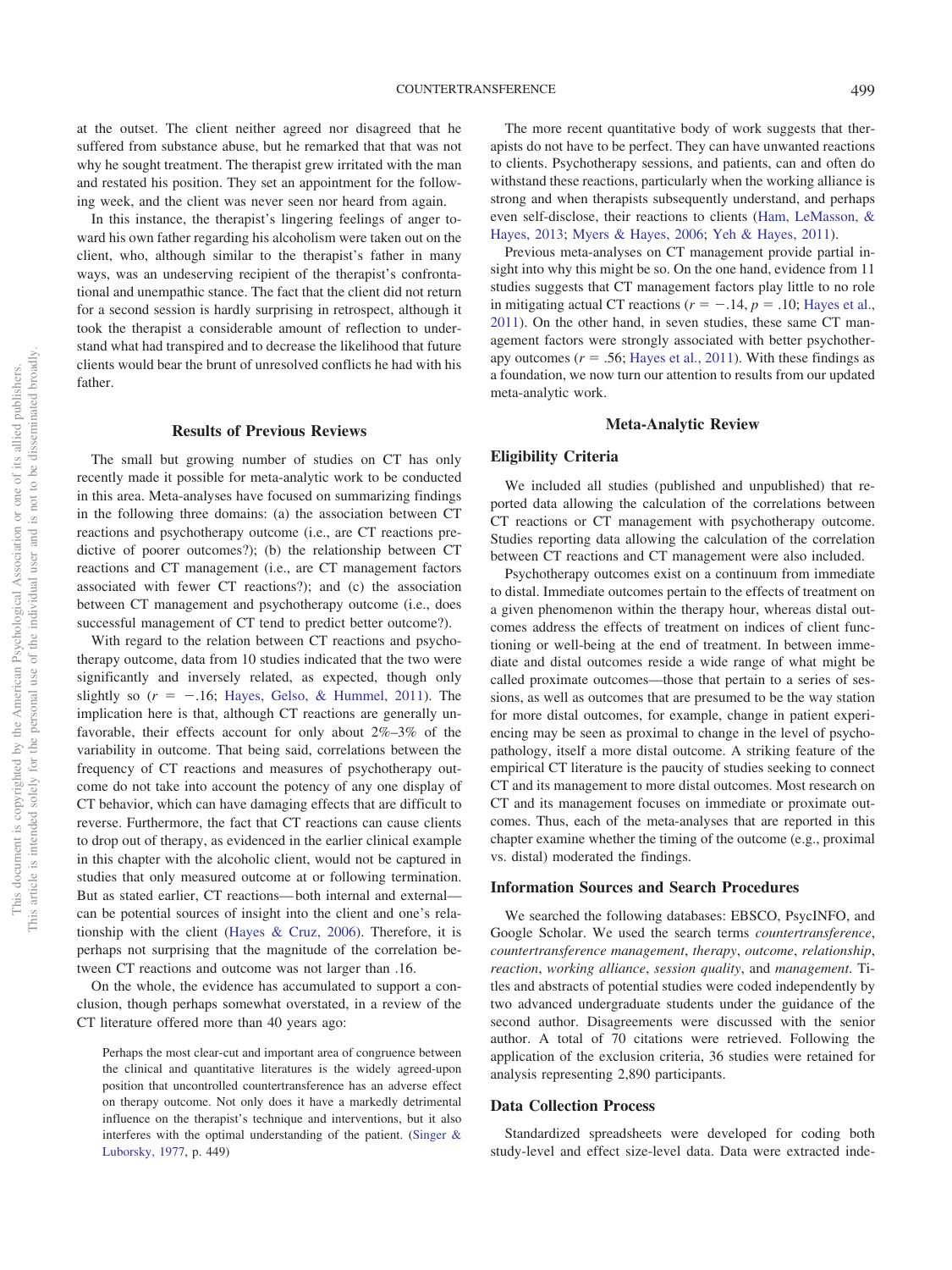pendently by the second author and one of the undergraduate students who coded the titles and abstracts of studies. Disagreements were again discussed with the senior author. When sufficient data for computing standardized effect sizes were unavailable, study authors were contacted.

Along with information necessary for computing standardized effect sizes, the following data were extracted: (a) authors, (b) whether the study was published or unpublished, (c) year study was published (or conducted, in the case of unpublished studies), (d) journal in which the study was published (or if it was an unpublished dissertation), (e) predictor variables, (f) criterion variables, (g) sample size, (h) ethnicity of participants, (i) age of participants, (j) CT rater type, (k) *r* values, (l) whether hypothesis was confirmed, and (m) and one-tailed *p* values.

# **Summary Measures**

The effect size measure that was calculated was Pearson's correlation coefficient (*r*). Standard methods were used to compute this effect size and its variance [\(Cooper, Hedges, & Valentine,](#page-9-10) [2009\)](#page-9-10). The random effects meta-analyses were conducted using the R statistical software package and the "metafor" and "MAc" packages [\(Del Re & Hoyt, 2010;](#page-9-11) [Viechtbauer, 2010\)](#page-11-11).

#### **Synthesis of Results**

When multiple outcome variables were reported in a single study, data were aggregated first within studies using the MAc package and then between studies, based on the comparison of interest (and using the commonly employed assumption that outcomes within study are correlated at  $r = .50$ ; [Wampold et al.,](#page-11-12) [1997\)](#page-11-12). Summary statistics were computed as Pearson's *r* along with 95% confidence intervals (CIs). Heterogeneity was systematically assessed using the  $I^2$  (measuring the proportion of between-study heterogeneity) and the *Q* statistic (assessing whether between-study heterogeneity exceeded that expected by chance alone). Random effects analyses were used.

Additional analyses tested the timing of outcome assessment as a moderator of the correlation between either CT reactions or CT management and outcome. Outcome timing was coded as proximal if outcome assessment reflected the outcome of a given session (e.g., session depth) and distal if outcome assessment reflected the outcome following the conclusion of treatment (e.g., at termination). Due to the small number of studies in each of the metaanalyses, other potential moderating variables were not examined.

#### **Risk of Bias Across Studies**

We assessed publication bias by visually inspecting funnel plots for asymmetry within the comparison of interest. In addition, primary models were reestimated using trim-and-fill methods that account for the asymmetric distribution of studies around an omnibus effect [\(Viechtbauer, 2010\)](#page-11-11).

# **Meta-Analytic Results**

**CT reactions and psychotherapy outcome.** A total of 14 studies reported the correlation between CT reactions and psychotherapy outcome [\(Table 1\)](#page-5-0). The omnibus effect size was significant  $(r = -.16, 95\% \text{ CI } [-.30, -.03], p = .020, d = -0.33, N =$ 

973 participants), indicating that more frequent CT reactions were associated with poorer psychotherapy outcomes. The magnitude of this relationship is the same as reported in a previous meta-analysis examining CT reactions and outcome [\(Hayes et al., 2011\)](#page-10-16), despite the more recent meta-analysis, including four additional studies and more than 200 additional participants. Thus, the size of the relationship is likely fairly reliable and suggests that the effects of CT reactions on psychotherapy outcomes, though small, can be detected. It is important to note that there was significant heterogeneity across studies,  $I^2 = 75.49\%$ ,  $Q(13) = 42.17$ ,  $p < .001$ . Evidence suggestive of publication bias was detected in the trimand-fill analysis. After four studies were imputed to account for the asymmetric funnel plot, the correlation between CT and psychotherapy outcome was no longer significant  $(r = -.07, 95\% \text{ CI})$  $[-.21, .07]$ ,  $p = .31$ ,  $d = -0.14$ ). A moderator test was conducted to determine whether the timing of outcome assessment (i.e., proximal vs. distal) impacted the magnitude of the correlation between CT and psychotherapy outcome. There was no evidence that this was the case,  $Q(1) = 2.16$ ,  $p = .142$ .

**CT management and CT reactions.** A total of 13 studies reported the correlation between CT management and CT reac-tions [\(Table 2\)](#page-6-0). The omnibus effect size was significant  $(r = -.27, ...)$ 95% CI  $[-.43, -.10]$ ,  $p = .001$ ,  $d = -0.55$ ,  $N = 1394$  participants), indicating better CT management was associated with fewer CT reactions. There was significant heterogeneity across studies,  $I^2 = 91.20\%$ ,  $Q(12) = 244.43$ ,  $p < .001$ , although there was no evidence of publication bias.

**CT management and psychotherapy outcome.** Nine studies reported the correlation between CT management and psychotherapy outcome [\(Table 3\)](#page-7-0). The omnibus effect size was significant  $(r = .39, 95\% \text{ CI}$  [.17, .60],  $p < .001, d = 0.84, N = 392$ participants), evidencing a medium to large-medium effect size. This finding indicates that better CT management was associated with larger gains in psychotherapy outcome. As with the previous meta-analyses, there was significant heterogeneity across studies,  $I^2 = 88.55\%, \, Q(8) = 101.45, \, p < .001.$  Evidence suggestive of publication bias was detected in the trim-and-fill analysis. After three studies were imputed to account for the asymmetric funnel plot, the correlation between CT management and psychotherapy outcome remained significant ( $r = .51, 95\%$  CI [.30, .72],  $p <$  $.001, d = 1.20$ ). A moderator test examined whether the association between CT management and outcome varied depending on when outcome was assessed. There was no evidence that this was the case,  $Q(1) = 2.28$ ,  $p = .131$ .

# **Patient Contributions**

Although CT is fundamentally a function of the therapist's own conflicts and vulnerabilities, there are some features of clients that serve to activate or provoke CT reactions. Thus, we believe that CT is best understood in terms of an interaction between the therapist's unresolved conflicts and aspects of the client that touch upon or stir up the therapist's conflicts. We refer to this interplay between therapist and client characteristics as the CT Interaction Hypothesis [\(Gelso & Hayes, 2007\)](#page-10-9). Consistent with this hypothesis, the research does not support the view that there are common client characteristics that universally provoke CT [\(Hayes & Gelso,](#page-10-19) [1991,](#page-10-19) [1993;](#page-10-13) [Robbins & Jolkovski, 1987;](#page-11-6) [Yulis & Kieser, 1968\)](#page-11-13). Instead, CT has a decidedly subjective nature to it, and this makes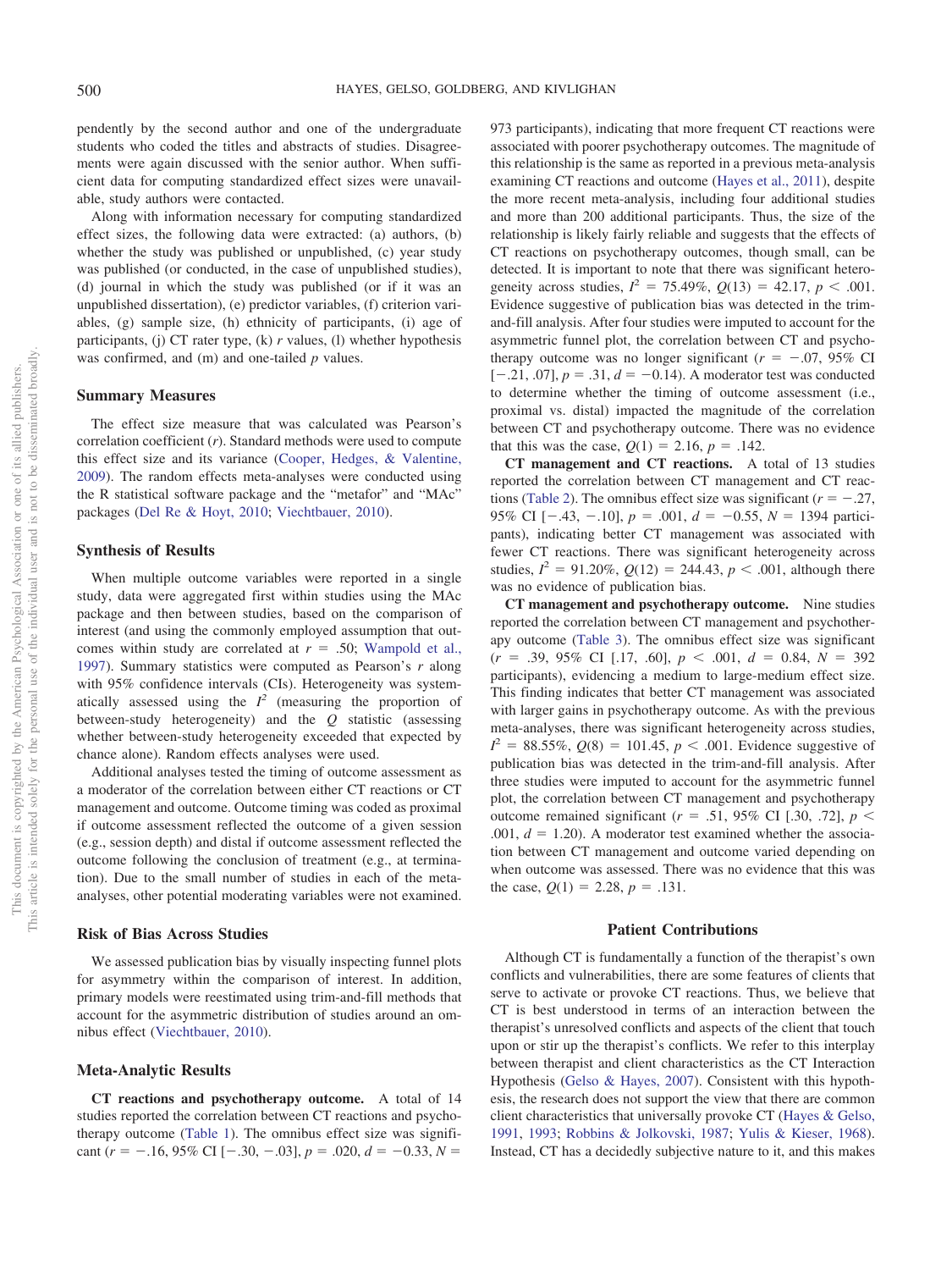This document is copyrighted by the American Psychological Association or one of its allied publishers.<br>This article is intended solely for the personal use of the individual user and is not to be disseminated broadly. This article is intended solely for the personal use of the individual user and is not to be disseminated broadly. This document is copyrighted by the American Psychological Association or one of its allied publishers.

<span id="page-5-0"></span>Table 1

| ١                                                                   |
|---------------------------------------------------------------------|
| l<br>I<br>í<br>l                                                    |
| ו<br>ו<br>l                                                         |
| ļ<br>J<br>֦֧֦֦֦֦֖֖֦֦֧֦֧֦֧֦֧֧֚֚֚֚֚֚֝֬֝֬֓֝֓֡֝֬֝֬֝֬֝֬֓֝<br>ł<br>ì<br>l |
| I<br>١                                                              |
| i<br>l<br>֖֖֖֧ׅ֖֧֖֧֚֚֚֚֚֚֚֚֚֚֚֚֚֚֚֚֚֚֚֚֚֚֚֚֚֚֚֚֚֚֬֝֬֝֓֞֝<br>į       |
| l<br>I<br>֠                                                         |
| .<br>י<br>ļ                                                         |
|                                                                     |
| j<br>l<br>Į<br>ׇׇ֚֬֓֡<br>Ì                                          |

| Authors             | Year | Publication                                                                                                                                                                                                                                                                                                                                                                   | Predictor                           | Criterion                                                                                                                    | $\simeq$                                 | Ethnicity (%<br>White) | Age (mean<br>years)                         | CT rater<br>type | r variance<br>Σ                       | Hypothesis<br>confirmed | $p$ value<br>tailed)<br>(one |
|---------------------|------|-------------------------------------------------------------------------------------------------------------------------------------------------------------------------------------------------------------------------------------------------------------------------------------------------------------------------------------------------------------------------------|-------------------------------------|------------------------------------------------------------------------------------------------------------------------------|------------------------------------------|------------------------|---------------------------------------------|------------------|---------------------------------------|-------------------------|------------------------------|
| Bandura et al.      |      | 1960 Journal of Consulting<br>Psychology                                                                                                                                                                                                                                                                                                                                      | avoidance<br>Approach-              | Hostility                                                                                                                    | 12 TH<br>17 CL                           | not reported           | not reported                                | Observer         | $\overline{0}$<br>53.                 | $^{+}$                  | $\overline{6}$               |
| Yeh & Hayes         | 2011 | Psychotherapy                                                                                                                                                                                                                                                                                                                                                                 | TH disclosure                       | CL rated TH quality<br>& session quality                                                                                     | 116 raters                               | 88                     | $\overline{c}$                              | Observer         | 5.<br>38.                             | $\hspace{0.1mm} +$      | $\odot$                      |
| Williams & Fauth    | 2005 | Psychotherapy<br>Research                                                                                                                                                                                                                                                                                                                                                     | Self-awareness                      | Session evaluation                                                                                                           | Ë<br>ರ<br>$\frac{8}{2}$<br>$\frac{8}{2}$ | 田<br>1525<br>1525      | Ë<br>J<br>36 <sup>1</sup><br>$\overline{2}$ | H                | $\ddot{\mathrm{0}}$<br>57             | $^{+}$                  | CO.                          |
| Hayes et al.        | 1997 | Psychotherapy<br>Research                                                                                                                                                                                                                                                                                                                                                     | behavior<br>5                       | CL improvement                                                                                                               | $\frac{20}{50}$ TH<br>20 TH              | $\frac{85}{70}$ CL     | 31 TH<br>25 <sub>CL</sub>                   | Sup<br>TH &      | $\ddot{\mathrm{0}}$<br>33             | $^{+}$                  | 08                           |
| Ligiero & Gelso     | 2002 | Psychotherapy: Theory,<br>Research, Practice,<br>Training                                                                                                                                                                                                                                                                                                                     | Negative CT                         | Working alliance                                                                                                             |                                          |                        | not reported                                | H                | $\mathcal{S}$<br>32                   | $^{+}$                  | $\overline{0}$               |
| Bhatia & Gelso      | 2017 | Psychology<br>Quarterly<br>Counselling                                                                                                                                                                                                                                                                                                                                        | ICB                                 | Session outcome                                                                                                              | 269 TH                                   | 92                     | not reported                                | Ë                | 604<br>$\frac{8}{18}$                 | $^{+}$                  | $\overline{0}$               |
| Rossberg et al.     | 2010 | Psychiatry Research                                                                                                                                                                                                                                                                                                                                                           | <b>FWC-58</b>                       | SCL-90R                                                                                                                      | 11 TH<br>$71$ CL                         | not reported           | 32 CL<br>41 TH                              | H                | $\overline{0}$<br>29                  | $^{+}$                  | &0.5                         |
| Westra et al.       | 2012 | Psychotherapy                                                                                                                                                                                                                                                                                                                                                                 | <b>ACT</b><br>RE                    | <b>CRC</b>                                                                                                                   | 30 CL<br>$4$ TH                          | TH n/a<br>57 CL        | TH n/a<br>40 CL                             | Ë                | $\Omega$<br>48                        | $^{+}$                  | .003                         |
| Cutler              | 1985 | Journal of Consulting<br>Psychology                                                                                                                                                                                                                                                                                                                                           | of CL problem<br>Relevance to TH    | Task vs. ego<br>responses                                                                                                    | 2TH<br>5 CL                              | not reported           | not reported                                | Observer         | 22<br>$\ddot{c}$                      |                         | 30                           |
| Myers & Hayes       | 2006 | Psychotherapy: Theory,<br>Research, Practice,<br>Training                                                                                                                                                                                                                                                                                                                     | 5                                   | Session quality                                                                                                              | 224 raters                               | 89                     | $\Omega$                                    | Observer .04     | 604                                   |                         | 28                           |
| Kim                 | 2013 | Dissertation Abstracts<br>International                                                                                                                                                                                                                                                                                                                                       | Race of CL & TH,<br>CT, racial bias | GAF, prognosis                                                                                                               | 56 TH<br>56 CL                           | $\overline{70}$        | 32                                          | H                | $\overline{0}$<br>$\Xi$               |                         | ā                            |
| Rosenberger & Hayes | 2002 | Journal of Counseling<br>Psychology                                                                                                                                                                                                                                                                                                                                           | avoidance<br>Approach-              | BSI, WAI, Session<br>quality                                                                                                 | $1$ TH<br>J                              | 100 TH<br>$100$ CL     | 34 TH<br>$21$ CL                            | Observer         | 99<br>$\overline{0}$                  |                         | 86                           |
| Mohr et al.         | 2005 | Journal of Counseling<br>Psychology                                                                                                                                                                                                                                                                                                                                           | l' behavior<br>5                    | Session quality                                                                                                              | J<br>27 TH 88                            | not reported           | not reported                                | Sup              | $\overline{0}$<br>$\ddot{\mathrm{C}}$ |                         | 57                           |
| Hayes, Yeh et al.   | 2007 | Journal of Clinical<br>Psychology                                                                                                                                                                                                                                                                                                                                             | Unresolved grief                    | TH empathy, WAI-<br>SEQ<br>Μ                                                                                                 | 69 TH<br>69 CL                           | 89 TH<br>93 CL         | 54 TH<br>47 CL                              | H                | $\Xi$<br>$\overline{0}$               |                         | $\ddot{ }$                   |
| Note.               |      | REACT = Ratings of Emotional Attitudes to Clients by Treaters; CRC = Client Resistance Code; $n/a =$ not applicable; GAF = Global Assessment of Functioning; BSI = Brief Symptom Inventory;<br>WAI = Working Alliance Inventory; WA1-S = Working Alliance Inventory-Short; SEQ = Session Evaluation Questionnaire.<br>TH = therapists; $CL = clients$ ; $SUP = supersors$ ; 1 |                                     | ICB = Inventory of Countertransference Behavior; FWC-58 = Feeling Word Checklist-58; SCL-90R = Symptom Checklist-90-Revised; |                                          |                        |                                             |                  |                                       |                         |                              |

# COUNTERTRANSFERENCE 501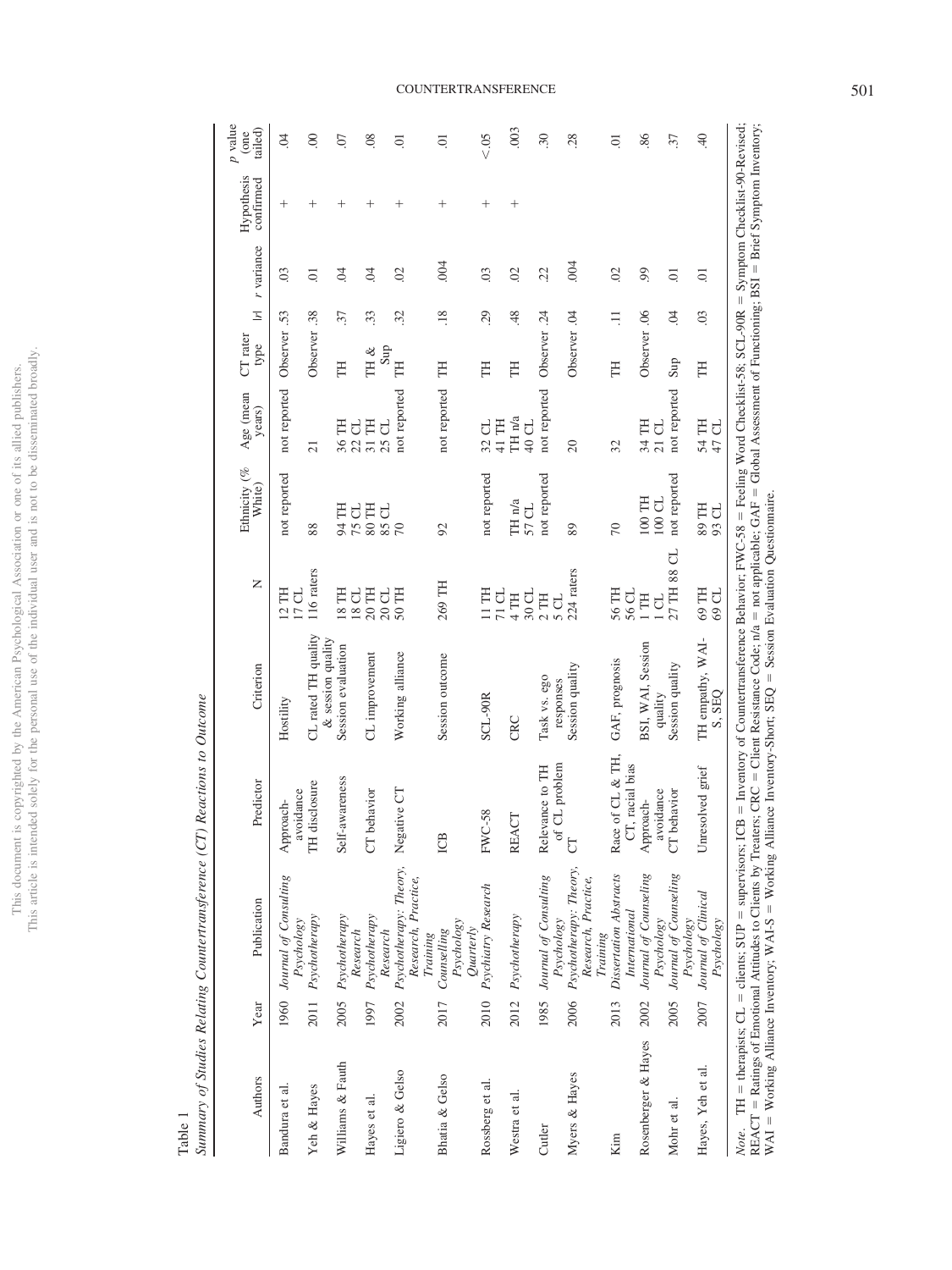| ĵ                    | ¢             |
|----------------------|---------------|
| I<br>ĵ<br>ä          | l             |
|                      |               |
|                      |               |
|                      |               |
|                      |               |
|                      |               |
|                      |               |
|                      |               |
| ï                    |               |
|                      | i             |
|                      |               |
|                      |               |
|                      |               |
|                      |               |
|                      | ś             |
|                      |               |
|                      |               |
|                      |               |
|                      | I             |
|                      |               |
|                      |               |
|                      |               |
|                      |               |
|                      |               |
|                      |               |
|                      |               |
|                      |               |
|                      | š             |
|                      |               |
|                      |               |
| í                    | ¢             |
|                      |               |
| į                    |               |
|                      |               |
| j<br>J               |               |
| j<br>ì               |               |
|                      |               |
|                      |               |
|                      |               |
|                      |               |
|                      |               |
| $\overline{a}$<br>l  |               |
|                      |               |
| į                    | õ<br>j        |
|                      |               |
| í                    |               |
|                      | ¢             |
|                      |               |
|                      | i             |
|                      |               |
|                      |               |
|                      |               |
|                      |               |
| j                    |               |
|                      |               |
|                      |               |
| ł<br>j               |               |
| ì<br>j               |               |
| 1<br>J               |               |
|                      |               |
| Contact Virtual Card |               |
| ì                    |               |
|                      |               |
|                      |               |
|                      |               |
|                      |               |
| š                    | I             |
|                      |               |
| i                    |               |
|                      |               |
| J                    |               |
|                      |               |
|                      | Ì             |
| . his                |               |
|                      | $\frac{1}{2}$ |
|                      |               |
| í                    |               |
|                      | ÿ             |
|                      | È             |
|                      |               |

<span id="page-6-0"></span>Table 2

Summary of Studies Relating Countertransference (CT) Reactions to Countertransference Management Summary of Studies Relating Countertransference (CT) Reactions to Countertransference Management

| Authors            | Year | Publication                                                                                                                                                         | Predictor                                               | Criterion                                   | $\geq$                                                                                                                                                                                                                                                                                              | Ethnicity (%<br>White)      | Age (mean<br>years)                                           | CT rater<br>type          | Ξ                   | r variance          | Hypothesis<br>confirmed | $p$ value<br>tailed)<br>(one |
|--------------------|------|---------------------------------------------------------------------------------------------------------------------------------------------------------------------|---------------------------------------------------------|---------------------------------------------|-----------------------------------------------------------------------------------------------------------------------------------------------------------------------------------------------------------------------------------------------------------------------------------------------------|-----------------------------|---------------------------------------------------------------|---------------------------|---------------------|---------------------|-------------------------|------------------------------|
| Friedman & Gelso   |      | 2000 Journal of Clinical<br>Psychology                                                                                                                              | CFI-R                                                   | Inventory of CT<br>behavior                 | $149$ Sup                                                                                                                                                                                                                                                                                           | 5                           | 49                                                            | Sup                       | 59                  | .003                | $^{+}$                  | 00                           |
| Hofsess & Tracey   | 2010 | Journal of Counseling                                                                                                                                               | E                                                       | Experiences                                 |                                                                                                                                                                                                                                                                                                     |                             | 28 TH                                                         | H                         | 57                  | 5.                  | $^{+}$                  | 00                           |
| Latts & Gelso      | 1995 | Psychotherapy: Theory,<br>Psychology                                                                                                                                | Self-awareness; Use                                     | with CT<br>Avoidance                        | 35 TH<br>12 Sup<br>47 TH                                                                                                                                                                                                                                                                            | $54$ TH<br>$67$ Sup<br>$25$ | $\frac{38}{29}$ Sup                                           | Observer                  | 45                  | $\overline{0}$      | $\hspace{0.1mm} +$      | $\odot$                      |
|                    |      | Research, Practice,<br>Training                                                                                                                                     | of theory                                               |                                             |                                                                                                                                                                                                                                                                                                     |                             |                                                               |                           |                     |                     |                         |                              |
| Williams & Fauth   | 2005 | Psychotherapy<br>Research                                                                                                                                           | Self-awareness                                          | Negative stress                             | 18 CL<br>18 TH                                                                                                                                                                                                                                                                                      | 田<br>また<br>また               | 3625                                                          | H                         | 43                  | $\ddot{\mathrm{S}}$ | $\hspace{0.1mm} +$      | $\odot$                      |
| Williams et al.    | 2003 | Psychotherapy: Theory,<br>Research, Practice,<br>Training                                                                                                           | Self-awareness                                          | consciousness<br>Private self-              | 301 TH                                                                                                                                                                                                                                                                                              |                             |                                                               | H                         | 29                  | .003                | $^{+}$                  | $\tilde{q}$                  |
| Fatter & Hayes     | 2013 | Psychotherapy                                                                                                                                                       | Meditation                                              | CT management                               | 78 Sup                                                                                                                                                                                                                                                                                              | 81 TH                       | not reported                                                  | Sup                       | 28                  | S.                  | $^{+}$                  | $\rm 0.0$                    |
|                    |      | Research                                                                                                                                                            | self-differentiation<br>mindfulness, and<br>experience, |                                             | 100 TH                                                                                                                                                                                                                                                                                              | Sup<br>78                   |                                                               |                           |                     |                     |                         |                              |
| Peabody & Gelso    | 1982 | Journal of Counseling<br>Psychology                                                                                                                                 | Therapist empathy                                       | CT behavior                                 | $\begin{array}{l} 24.48 \\ 25.49 \\ 26.49 \\ 27.40 \\ 28.40 \\ 29.40 \\ 20.40 \\ 20.40 \\ 20.40 \\ 20.40 \\ 20.40 \\ 20.40 \\ 20.40 \\ 20.40 \\ 20.40 \\ 20.40 \\ 20.40 \\ 20.40 \\ 20.40 \\ 20.40 \\ 20.40 \\ 20.40 \\ 20.40 \\ 20.40 \\ 20.40 \\ 20.40 \\ 20.40 \\ 20.40 \\ 20.40 \\ 20.40 \\ 20$ | not reported                | not reported                                                  | Observer                  | 24                  | 0 <sup>5</sup>      |                         | 15                           |
| Hayes, Riker,      | 1997 | Psychotherapy                                                                                                                                                       | CFI-R                                                   | CT index:                                   |                                                                                                                                                                                                                                                                                                     | 80 TH                       | 31 TH                                                         | IH, Sup, &                | .18                 | 05                  |                         | 22                           |
| Ingram             |      | Research                                                                                                                                                            |                                                         | avoidance                                   |                                                                                                                                                                                                                                                                                                     | 85 CL<br>90 TH              | $\begin{array}{l} 25 \text{ CL} \\ 42 \text{ TH} \end{array}$ | Observer                  |                     |                     |                         |                              |
| Kholocci           | 2007 | Dissertation Abstracts<br>International                                                                                                                             | Mindfulness                                             | Questionnaire                               |                                                                                                                                                                                                                                                                                                     | J<br>80 <sub>1</sub>        | J<br>$\frac{1}{4}$                                            | E                         | .15                 | 005                 |                         | .19                          |
| Forester           | 2001 | Dissertation Abstracts<br>International                                                                                                                             | awareness<br>Body                                       | traumatization<br>Vicarious                 | 96 TH                                                                                                                                                                                                                                                                                               | $\otimes$                   | 39                                                            | H                         | $\ddot{=}$          | $\overline{0}$      |                         | $\overline{17}$              |
| Robbins &          | 1987 | Journal of Counseling                                                                                                                                               | Self-awareness; Use                                     | Withdrawal of                               | 58 TH                                                                                                                                                                                                                                                                                               | 51                          | 29                                                            | Observer                  | $\ddot{\mathrm{C}}$ | $\mathcal{O}$       |                         | 38.                          |
| Jolkovski          | 1995 | Psychology                                                                                                                                                          | of theory<br>E                                          | involvement                                 | 68 TH                                                                                                                                                                                                                                                                                               | 56                          |                                                               | TH &                      | 04                  | $\overline{0}$      |                         | $\overline{40}$              |
| Gelso et al.       |      | Journal of Counseling<br>Psychology                                                                                                                                 |                                                         | behavioral<br>affective.<br>Cognitive,<br>5 |                                                                                                                                                                                                                                                                                                     |                             | not reported                                                  | Observer                  |                     |                     |                         |                              |
| Pérez-Rojas et al. |      | 2017 Psychotherapy                                                                                                                                                  | CT Management<br>Scale                                  | CT behavior                                 | 286 Sup                                                                                                                                                                                                                                                                                             | 87                          | 56                                                            | $\mathop{\mathrm {Supp}}$ | 66                  | 002                 | $^{+}$                  | $\overline{0}$               |
|                    |      | <i>Note</i> . CFI-R = Countertransference Factors Inventory-Revised; CFI = Countertransference Factors Inventory; TH = therapists; CL = clients; SUP = supervisors. |                                                         |                                             |                                                                                                                                                                                                                                                                                                     |                             |                                                               |                           |                     |                     |                         |                              |

# 502 HAYES, GELSO, GOLDBERG, AND KIVLIGHAN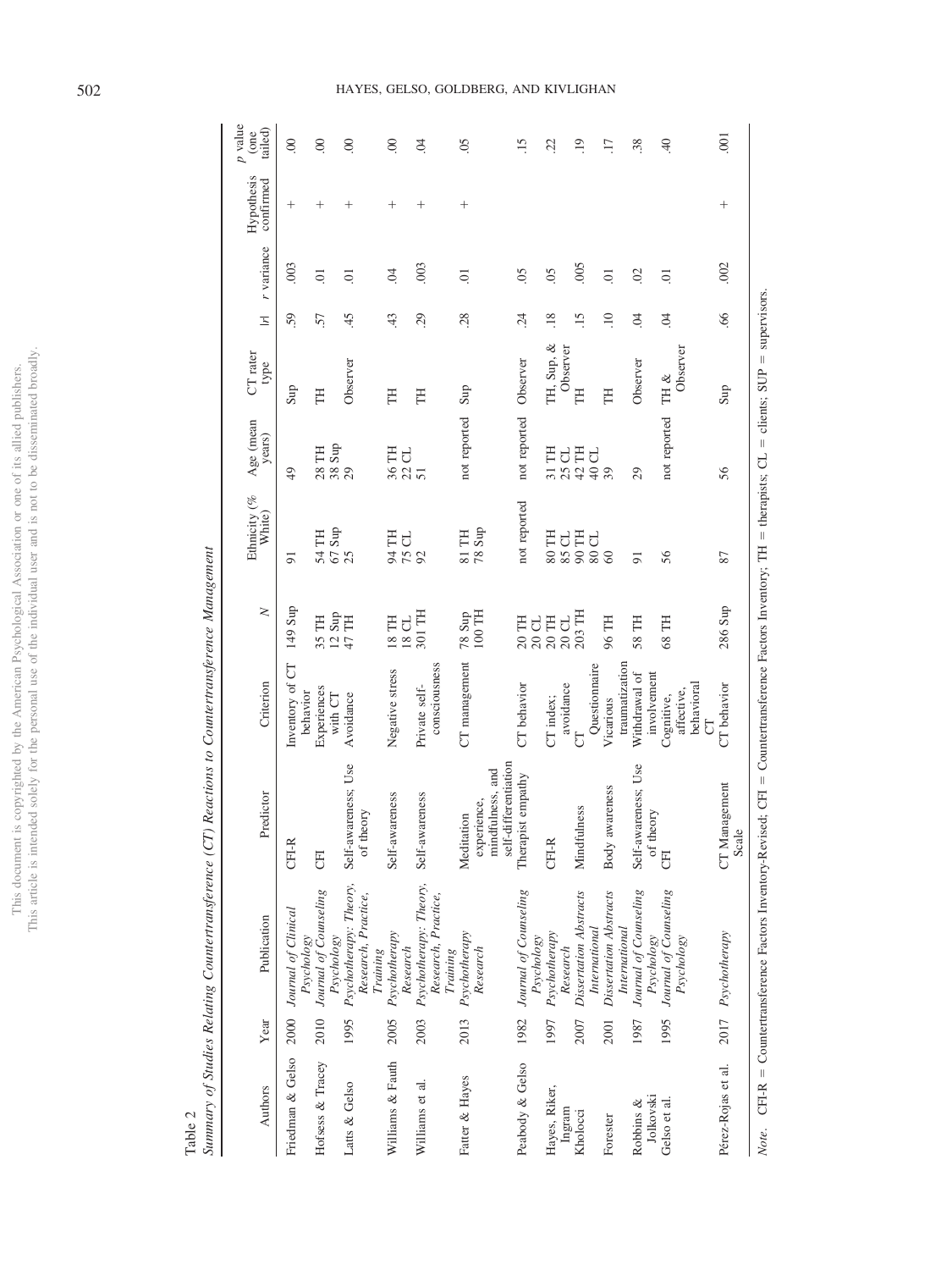|                     | ì              |
|---------------------|----------------|
|                     |                |
| j                   | i              |
| l                   |                |
|                     |                |
|                     |                |
| j                   |                |
| l                   | J              |
|                     |                |
|                     |                |
|                     |                |
|                     |                |
| į                   | j<br>ï         |
|                     |                |
|                     |                |
|                     |                |
|                     |                |
|                     | ś              |
|                     |                |
|                     |                |
|                     |                |
|                     |                |
|                     |                |
|                     |                |
|                     |                |
|                     |                |
|                     |                |
|                     |                |
|                     |                |
|                     | ξ<br>I         |
|                     |                |
|                     |                |
|                     |                |
|                     | j              |
|                     |                |
| ï                   |                |
|                     |                |
| J                   |                |
|                     |                |
|                     |                |
|                     |                |
| <b>Contract</b>     |                |
|                     |                |
|                     |                |
|                     |                |
| n o s               |                |
|                     | $\overline{a}$ |
|                     |                |
|                     |                |
| I                   |                |
|                     |                |
|                     | <b>CONTROL</b> |
|                     |                |
|                     |                |
|                     |                |
|                     |                |
|                     |                |
|                     |                |
|                     | J              |
| ς                   |                |
| j<br>ì              |                |
| ₹<br>j<br>j         |                |
|                     | ï              |
|                     |                |
| ł                   |                |
| ł                   |                |
| ł                   |                |
|                     |                |
|                     |                |
|                     | $\frac{1}{2}$  |
| į<br>$\overline{a}$ |                |
|                     |                |
|                     |                |
|                     |                |
|                     |                |
|                     |                |
|                     | j              |
| nis                 | i              |
|                     |                |
| í                   | l              |
|                     |                |
|                     |                |
|                     | ĺ<br>l         |

<span id="page-7-0"></span>Table 3

Summary of Studies Relating Countertransference (CT) Management to Outcome *Summary of Studies Relating Countertransference (CT) Management to Outcome*

# COUNTERTRANSFERENCE 503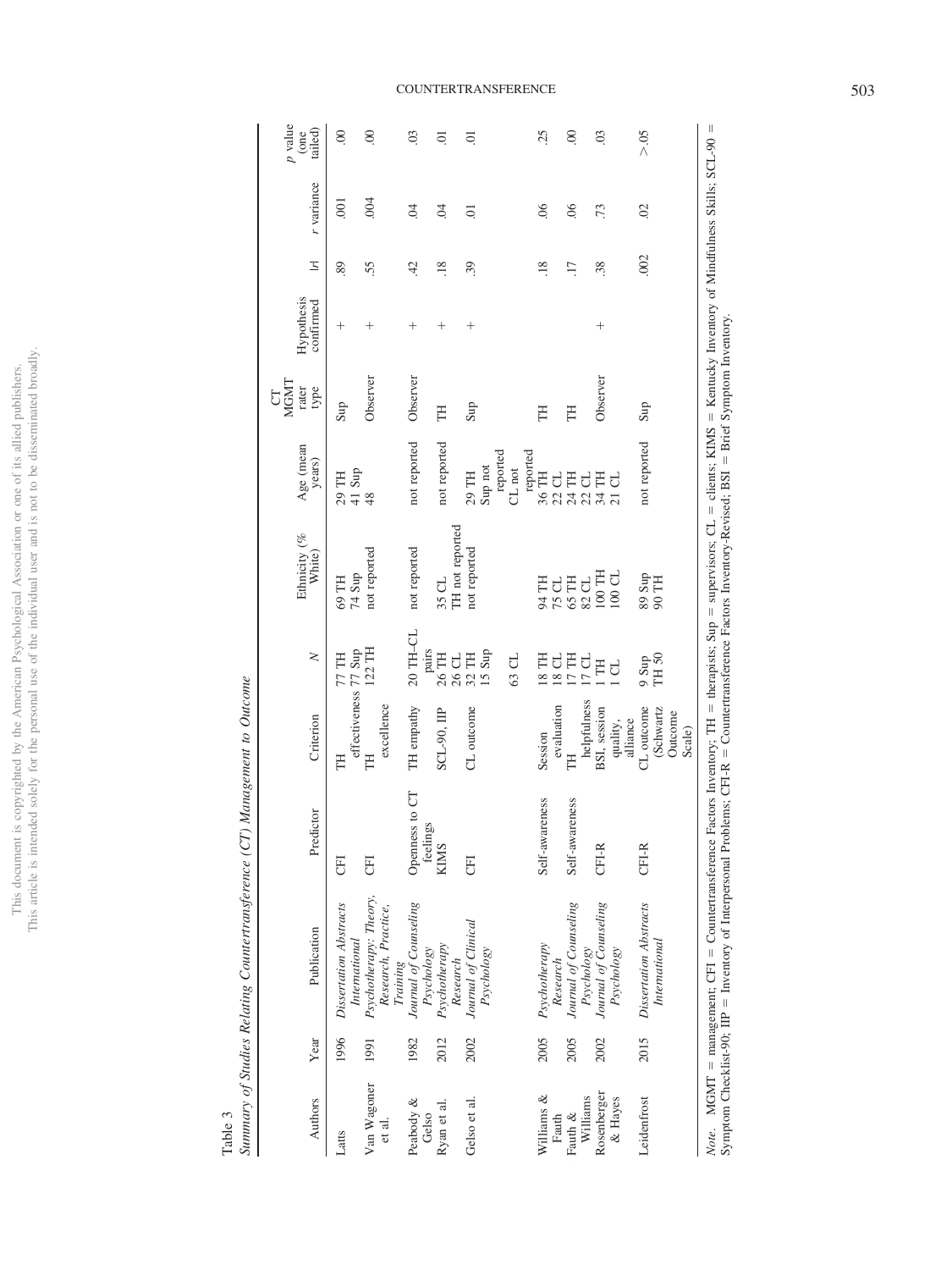sense given therapists' idiosyncratic histories, conflicts, and vulnerabilities [\(Fauth, 2006;](#page-9-6) [Kiesler, 2001\)](#page-10-20). The perfectionistic, selfcritical client may evoke CT reactions in the therapist who struggles with her own perfectionism and may not prove at all difficult for the therapist who is not a perfectionist. As a result, it is incumbent upon therapists to understand themselves, their own inner workings, and to know what types of clients will likely provoke their CT reactions.

## **Limitations of the Research**

Although the empirical literature on CT management is promising, there is still much left to be explored in this realm. Perhaps the most serious limitation to the research at the present time is the dearth of studies that link CT and its management to distal treatment outcomes. As a result, the link between CT behavior and treatment outcome is a tenuous one. Effects of CT and its management on outcome may be inferred from the data. However, there is precious little *direct* empirical support for such conclusions. In other words, if CT contributes to avoiding a patient's feelings, recalling the content of sessions inaccurately, and becoming overinvolved in the patient's problems, then it seems likely that its effects on the treatment outcome are adverse. Further, if CT behavior is negatively related to sound working alliances and to supervisors' evaluations of treatment effectiveness, then it also seems safe to suggest that uncontrolled CT is harmful to psychotherapy. At the same time, we could locate only one study [\(Hayes,](#page-10-21) [Riker, & Ingram, 1997\)](#page-10-21) seeking to connect CT behavior to treatment outcomes beyond immediate or proximate outcomes, and the results of that study only partially support the link of CT to outcome.

Clearly, research is needed on how CT and its management are related to the end of treatment outcomes, not only in terms of main effects (relating aspects of both to outcome) but also in terms of the conditions under which CT affects outcome. For example, does the effect depend upon patient qualities (e.g., personality, culture, severity, and type of disturbance), therapist qualities (competence, experience, and self-awareness), and the qualities of CT itself (positive vs. negative, CT feelings vs. CT behavior, and mild vs. extreme CT)? Also of interest are the ways in which CT may directly versus indirectly influence outcome. For example, it may be that the degree of CT in a given therapy directly affects the working alliance, which in turn directly influences outcome. In this instance, CT may not directly relate to outcome, but instead affects outcome *through* its influence on alliance. Path analytic models might be fruitfully applied to CT research to examine such direct and indirect effects.

Because of the relatively small number of studies in each of the meta-analyses, the magnitudes of the effects detected are likely to change as research accumulates in this area. That being said, it is unlikely that the directions of the relations will change. The data support the theoretical suppositions that CT reactions negatively affect therapy outcomes, that sound CT management by the therapist mitigates CT, and that such successful management also enhances therapy outcomes.

Another limitation of the current research literature is that all of the studies that have been conducted to date focus on individual therapy. The empirical literature is silent on CT and its management in group, couple, and family therapy, although we suspect that these would be fertile areas for future research endeavors.

#### **Diversity Considerations**

The CT literature has addressed culture to only a small degree, most notably in the areas of sexual orientation and gender. In a pair of studies examining CT in response to clients of various sexual orientations, therapist-trainees' verbal responses to clients exhibiting relational and sexual problems, contrary to expectation, did not reflect greater CT when these clients were gay [\(Hayes &](#page-10-13) [Gelso, 1993\)](#page-10-13) or lesbian [\(Gelso et al., 1995\)](#page-10-11) than when they were heterosexual. However, these trainees' levels of homophobia predicted avoidance of client material in their responses to gay and lesbian, but not heterosexual, clients.

In the aforementioned [Gelso et al. \(1995\)](#page-10-11) study, there was also some indication that therapist gender interacted with sexual orientation. When responding to a lesbian client, female therapists exhibited greater CT than males, whereas when responding to a heterosexual client, male and female therapists did not differ in their displays of CT. Interestingly, the measure of CT that differentiated male and female therapists when interacting with lesbian and heterosexual clients was the accuracy of recall of sexual words that the client expressed. Female therapists had a poorer recall of the number of sexual words than did male therapists when responding to lesbian clients (but not heterosexual clients). These findings are part of a small but important body of literature on the complex ways in which gender relates to CT [\(Gelso & Hayes,](#page-10-9) [2007;](#page-10-9) [Latts & Gelso, 1995\)](#page-10-22).

As of the writing of this article, there is an obvious need for research on CT reactions that may stem from other aspects of the client's or the therapist's culture, such as religion, disability status, age, ethnicity, and race. As regards the latter, some recent research has found differential therapist effectiveness as a function of client race and ethnicity [\(Hayes, Nelson, et al., 2015;](#page-10-10) [Hayes, Owen, &](#page-10-23) [Bieschke, 2015;](#page-10-23) [Hayes, Owen, & Nissen-Lie, 2017\)](#page-10-24). We suspect that culture-related CT reactions are implicated in these therapist effects [\(Gelso & Mohr, 2001\)](#page-10-25).

## **Therapeutic Practices**

The meta-analytic evidence points to the likely conclusions that the acting out of CT is typically harmful, though not necessarily irreparably so, and that CT management typically proves helpful to patient outcomes. From these rather general conclusions, a number of specific clinical practices can be recommended.

- The effective therapist must work at not acting out internal CT reactions.
- The five CT management factors appear to be useful for understanding and controlling CT manifestations. Selfinsight seems particularly important to cultivate, and continually so. A therapist must take seriously Socrates' advice to "know thyself" or else risk having unknown aspects of the self undermine one's work with a client. "We should be the constant objects of our own observation, looking for any intense feelings about patients, and being vigilant about what the next instant will be in which our unconscious may betray us" [\(Robiertello & Schone](#page-11-14)[wolf, 1987,](#page-11-14) p. 290).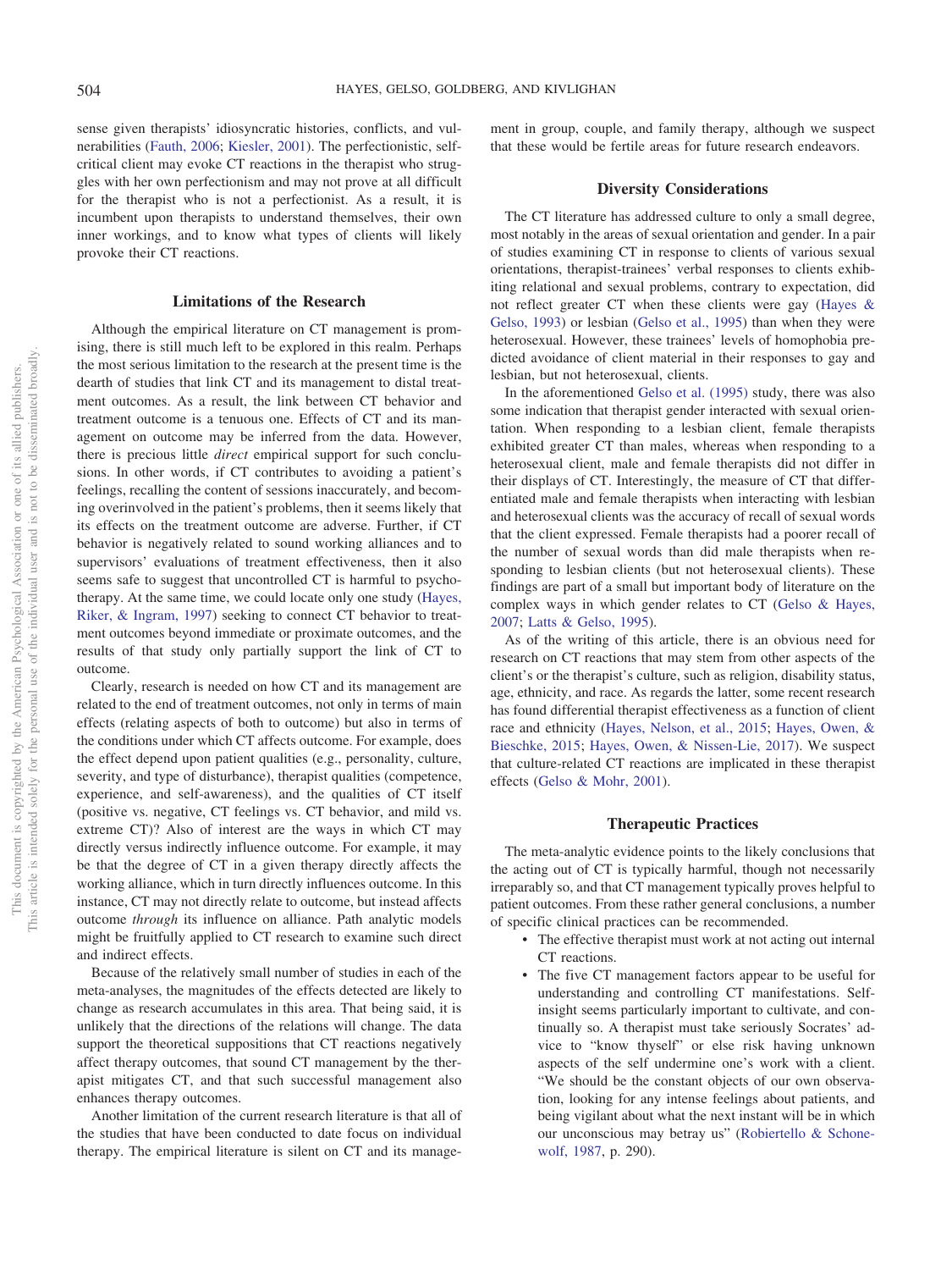- Practice the demanding task of honest, impartial, and persistent self-observation. Self-awareness fosters an understanding of others, and our own blind spots can interfere with our empathy for and insight into others.
- Therapists should work on their own psychological health, including healthy boundaries with patients. Self-integration, along with self-insight, allows the therapist to pay attention to how the client is affecting the therapist and why. Such understanding is the first step in the process of arriving at ways in which CT may be useful to the work. When the therapist seeks to understand internal conflicts that are being stirred by the patient's material, the therapist also considers how this process may relate to the patient's life outside the consulting room—to both the patient's earlier life and current life. Then the therapist may be in a good position to devise responses that will be helpful to the patient. The specific nature of such responses will depend importantly upon the therapist's theoretical orientation, for example, psychoanalytic therapists may offer more accurate and well-timed interpretations, whereas humanistic therapists will use their understanding to empathize more deeply, and cognitive– behavioral therapists may offer more useful suggestions. But the essential point is that the therapist's awareness of underlying CT conflicts forms a basis for the effectiveness of her or his responses to clients.
- Self-integration underscores the importance of the therapist resolving major conflicts, which in turn points to the potential value of personal therapy for the psychotherapist [\(Geller,](#page-10-26) [Norcross, & Orlinsky, 2005\)](#page-10-26). Personal therapy for the therapist seems especially important when dealing with chronic CT problems. Although the evidence supports the view that CT occurs in a high percentage of sessions, it seems obvious that chronic CT problems need to be dealt with by the therapist, and that personal treatment is a likely vehicle for such resolution.
- Clinical supervision, for experienced therapists as well as trainees, is another key factor in understanding and managing CT and in using it to benefit clients. Of course, it is helpful if supervisors themselves actively conduct psychotherapy to remain sensitive to the realities and challenges posed by CT.
- When dealing with CT that has already been acted out, the therapist needs to understand that indeed he or she was acting out personal conflicts, and some research points to the value of the therapist's admission that a mistake was made and that it was the therapist's conflicts that were the primary source [\(Hill, Nutt-Williams, Heaton, Thompson, & Rhodes, 1996;](#page-10-27) [Myers & Hayes, 2006\)](#page-11-9). Therapists need not go into detail about their problems, for doing so more often than not serves therapists' needs more than the patient's. Yet the admission does appear to benefit the work—if a strong working alliance is in place [\(Yeh & Hayes, 2011\)](#page-11-10)–and to diminish potential impasses.
- Therapists are likely to benefit from engaging in a regular and sustained meditation practice. Meditation promotes emotion regulation [\(Davis & Hayes, 2011\)](#page-9-12) and has been found in both qualitative and quantitative research to benefit CT management [\(Baehr, 2005;](#page-9-13) [Fatter & Hayes, 2013\)](#page-9-14).
- Finally, therapists should practice self-care, including getting enough sleep, limiting the number of patients they see, spend-

ing time with friends, eating healthily, exercising regularly, and focusing on the rewards of conducting therapy. These behaviors are associated with practitioner resilience and ultimately better psychotherapy outcomes [\(Norcross & Van](#page-11-15)[denBos, 2018\)](#page-11-15).

## **References**

References marked with an asterisk indicate studies included in the meta-analysis.

- <span id="page-9-4"></span>Anchin, J. C., & Kiesler, D. J. (Eds.). (1982). *Handbook of interpersonal psychotherapy*. New York, NY: Pergamon Press.
- <span id="page-9-13"></span>Baehr, A. (2005). *Wounded healers and relational experts: A grounded theory of experienced therapists' management and use of countertransference* (Doctoral dissertation). Available from ProQuest Dissertations and Theses database. (UMI No. 3148636)
- <span id="page-9-7"></span>- Bandura, A., Lipsher, D. H., & Miller, P. E. (1960). Psychotherapists' approach-avoidance reactions to patients' expressions of hostility. *Journal of Consulting Psychology, 24,* 1– 8. [http://dx.doi.org/10.1037/](http://dx.doi.org/10.1037/h0043403) [h0043403](http://dx.doi.org/10.1037/h0043403)
- Bhatia, A., & Gelso, C. J. (in press). An empirical examination of a tripartite model of the therapeutic relationship. *Counselling Psychology Quarterly*.
- <span id="page-9-9"></span>Booth, A., Trimble, T., & Egan, J. (2010). Body-centred countertransference in a sample of Irish clinical psychologists. *The Irish Psychologist, 36,* 284 –289.
- <span id="page-9-1"></span>Brown, L. S. (2001). Feelings in context: Countertransference and the real world in feminist therapy. *Journal of Clinical Psychology, 57,* 1005– 1012. <http://dx.doi.org/10.1002/jclp.1068>
- <span id="page-9-5"></span>Butler, S. F., Flasher, L. V., & Strupp, H. H. (1993). Countertransference and qualities of the psychotherapist. In N. E. Miller, L. Luborsky, J. P. Barber, & J. P. Docherty (Eds.), *Psychodynamic treatment research: A handbook for clinical practice* (pp. 342–360). New York, NY: Basic Books.
- <span id="page-9-10"></span>Cooper, H., Hedges, L. V., & Valentine, J. C. (Eds.). (2009). *The handbook of research synthesis and meta-analysis*. New York, NY: Russell Sage Foundation.
- <span id="page-9-0"></span>- Cutler, R. L. (1958). Countertransference effects in psychotherapy. *Journal of Consulting Psychology, 22,* 349 –356. [http://dx.doi.org/10.1037/](http://dx.doi.org/10.1037/h0044815) [h0044815](http://dx.doi.org/10.1037/h0044815)
- <span id="page-9-12"></span>Davis, D. M., & Hayes, J. A. (2011). What are the benefits of mindfulness? A practice review of psychotherapy-related research. *Psychotherapy, 48,* 198 –208. <http://dx.doi.org/10.1037/a0022062>
- <span id="page-9-11"></span>Del Re, A. C., & Hoyt, W. T. (2010). MAc: Meta-analysis with correlations (R Package Version 1.0.5) [Computer Software]. Retrieved from [https://CRAN.R-project.org/package](https://CRAN.R-project.org/package=MAc)-MAc
- <span id="page-9-2"></span>Ellis, A. (2001). Rational and irrational aspects of countertransference. *Journal of Clinical Psychology, 57,* 999 –1004. [http://dx.doi.org/10](http://dx.doi.org/10.1002/jclp.1067) [.1002/jclp.1067](http://dx.doi.org/10.1002/jclp.1067)
- <span id="page-9-3"></span>Epstein, L., & Feiner, A. H. (1988). Countertransference: The therapist's contribution to treatment. In B. Wolstein (Ed.), *Essential papers on countertransference* (pp. 282–303). New York: New York University Press.
- <span id="page-9-14"></span>- Fatter, D. M., & Hayes, J. A. (2013). What facilitates countertransference management? The roles of therapist meditation, mindfulness, and selfdifferentiation. *Psychotherapy Research, 23,* 502–513. [http://dx.doi.org/](http://dx.doi.org/10.1080/10503307.2013.797124) [10.1080/10503307.2013.797124](http://dx.doi.org/10.1080/10503307.2013.797124)
- <span id="page-9-6"></span>Fauth, J. (2006). Toward more (and better) countertransference research. *Psychotherapy, 43,* 16 –31. <http://dx.doi.org/10.1037/0033-3204.43.1.16>
- <span id="page-9-8"></span>Fauth, J., & Hayes, J. A. (2006). Counselors' stress appraisals as predictors of countertransference behavior with male clients. *Journal of Counseling and Development, 84,* 430 – 439. [http://dx.doi.org/10.1002/j.1556-6678](http://dx.doi.org/10.1002/j.1556-6678.2006.tb00427.x) [.2006.tb00427.x](http://dx.doi.org/10.1002/j.1556-6678.2006.tb00427.x)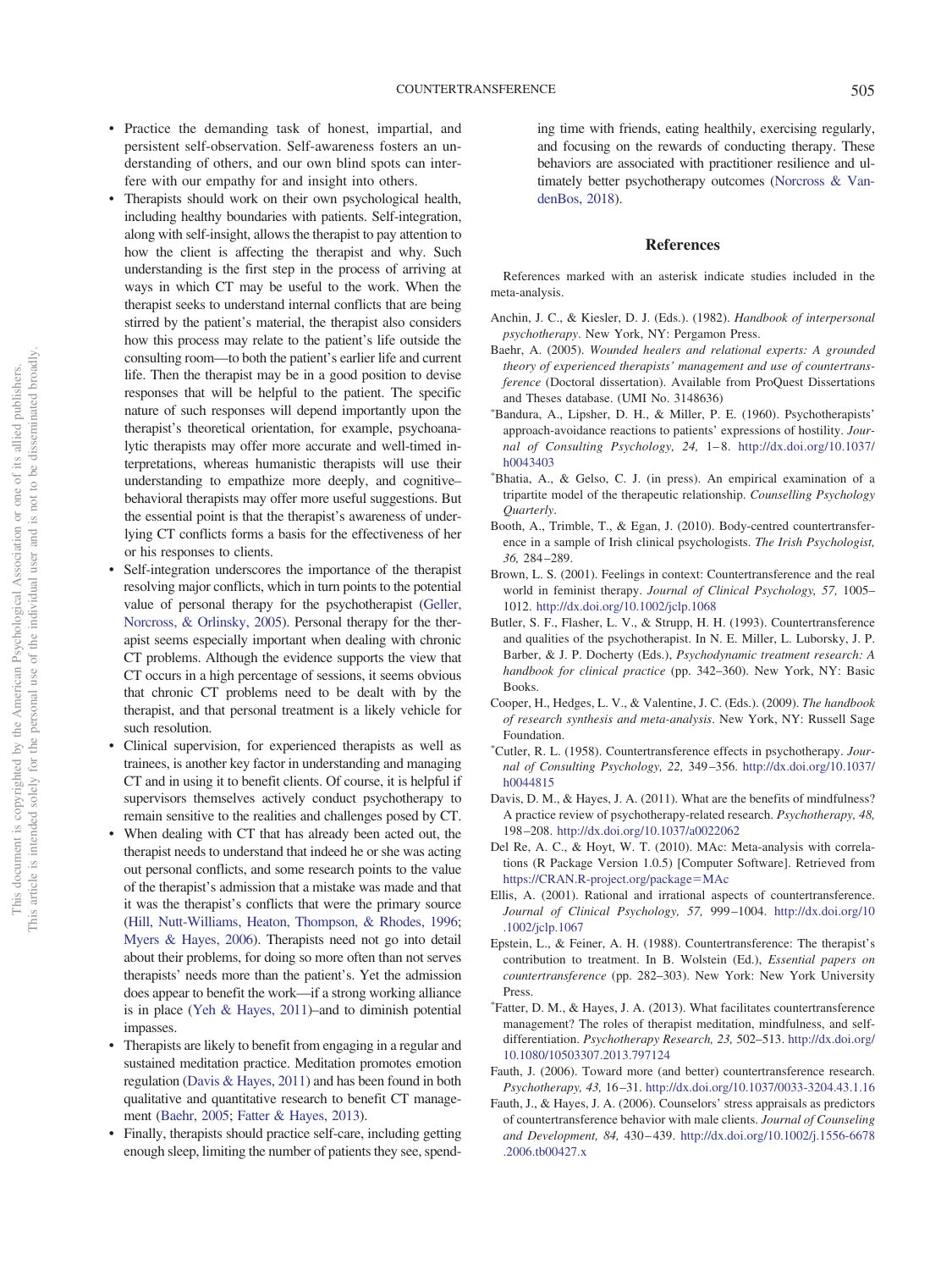- -Fauth, J., & Williams, E. N. (2005). The in-session self-awareness of therapist-trainees: Hindering or helpful? *Journal of Counseling Psychology, 52,* 443– 447. <http://dx.doi.org/10.1037/0022-0167.52.3.443>
- <span id="page-10-0"></span>Fiedler, F. E. (1951). A method of objective quantification of certain countertransference attitudes. *Journal of Clinical Psychology, 7,* 101– 107. [http://dx.doi.org/10.1002/1097-4679\(195104\)7:2](http://dx.doi.org/10.1002/1097-4679%28195104%297:2%3C101::AID-JCLP2270070202%3E3.0.CO;2-Y)<101::AID-[JCLP2270070202](http://dx.doi.org/10.1002/1097-4679%28195104%297:2%3C101::AID-JCLP2270070202%3E3.0.CO;2-Y)3.0.CO;2-Y
- Forester, C. (2001). Body awareness: An aspect of countertransference management that moderates vicarious traumatization. *Dissertation Abstracts International, 61,* 5561.
- <span id="page-10-3"></span>Freud, S. (1910/1957). Future prospects of psychoanalytic therapy. In J. Strachey (Ed.), *The standard edition of the complete works of Sigmund Freud* (Vol. 11, pp. 139 –151). London, United Kingdom: Hogarth Press.
- <span id="page-10-15"></span>- Friedman, S. M., & Gelso, C. J. (2000). The development of the inventory of countertransference behavior. *Journal of Clinical Psychology, 56,* 1221-1235. [http://dx.doi.org/10.1002/1097-4679\(200009\)56:9](http://dx.doi.org/10.1002/1097-4679%28200009%2956:9%3C1221::AID-JCLP8%3E3.0.CO;2-W)<1221:: AID-JCLP8>[3.0.CO;2-W](http://dx.doi.org/10.1002/1097-4679%28200009%2956:9%3C1221::AID-JCLP8%3E3.0.CO;2-W)
- <span id="page-10-26"></span>Geller, J. D., Norcross, J. C., & Orlinsky, D. E. (Eds.). (2005). *The psychotherapist's own psychotherapy*. New York, NY: Oxford University Press.
- <span id="page-10-11"></span>- Gelso, C. J., Fassinger, R. E., Gomez, M. J., & Latts, M. G. (1995). Countertransference reactions to lesbian clients: The role of homophobia, counselor gender, and countertransference management. *Journal of Counseling Psychology, 42,* 356 –364. [http://dx.doi.org/10.1037/0022-](http://dx.doi.org/10.1037/0022-0167.42.3.356) [0167.42.3.356](http://dx.doi.org/10.1037/0022-0167.42.3.356)
- <span id="page-10-8"></span>Gelso, C. J., & Hayes, J. A. (1998). *The psychotherapy relationship: Theory, research, and practice*. New York, NY: Wiley.
- <span id="page-10-9"></span>Gelso, C. J., & Hayes, J. A. (2007). *Countertransference and the therapist's inner experience: Perils and possibilities*. Mahwah, NJ: Erlbaum.
- Gelso, C. J., Latts, M. G., Gomez, M. J., & Fassinger, R. E. (2002). Countertransference management and therapy outcome: An initial evaluation. *Journal of Clinical Psychology, 58,* 861– 867. [http://dx.doi.org/](http://dx.doi.org/10.1002/jclp.2010) [10.1002/jclp.2010](http://dx.doi.org/10.1002/jclp.2010)
- <span id="page-10-25"></span>Gelso, C. J., & Mohr, J. J. (2001). The working alliance and the transference/countertransference relationship: Their manifestation with racial/ ethnic and sexual orientation minority clients and therapists. *Applied and Preventive Psychology, 10,* 51– 68. [http://dx.doi.org/10.1016/S0962-](http://dx.doi.org/10.1016/S0962-1849%2805%2980032-0) [1849\(05\)80032-0](http://dx.doi.org/10.1016/S0962-1849%2805%2980032-0)
- <span id="page-10-18"></span>Ham, C. C., LeMasson, K. D. S., & Hayes, J. A. (2013). The use of self-disclosure: Lived experiences of recovering substance abuse counselors. *Alcoholism Treatment Quarterly, 31,* 348 –374. [http://dx.doi.org/](http://dx.doi.org/10.1080/07347324.2013.800399) [10.1080/07347324.2013.800399](http://dx.doi.org/10.1080/07347324.2013.800399)
- <span id="page-10-2"></span>Hayes, J. A. (2004). The inner world of the psychotherapist: A program of research on countertransference. *Psychotherapy Research, 14,* 21–36. <http://dx.doi.org/10.1093/ptr/kph002>
- <span id="page-10-17"></span>Hayes, J. A., & Cruz, J. M. (2006). On leading a horse to water: Therapist insight, countertransference, and client insight. In L. G. Castonguay & C. E. Hill (Eds.), *Insight in psychotherapy* (pp. 279 –292). Washington, DC: American Psychological Association.
- <span id="page-10-19"></span>Hayes, J. A., & Gelso, C. J. (1991). Effects of therapist-trainees' anxiety and empathy on countertransference behavior. *Journal of Clinical Psychology, 47,* 284 –290. [http://dx.doi.org/10.1002/1097-4679\(199103\)47:](http://dx.doi.org/10.1002/1097-4679%28199103%2947:2%3C284::AID-JCLP2270470216%3E3.0.CO;2-N) 2<[284::AID-JCLP2270470216](http://dx.doi.org/10.1002/1097-4679%28199103%2947:2%3C284::AID-JCLP2270470216%3E3.0.CO;2-N)>3.0.CO;2-N
- <span id="page-10-13"></span>Hayes, J. A., & Gelso, C. J. (1993). Counselors' discomfort with gay and HIV-infected clients. *Journal of Counseling Psychology, 40,* 86 –93. <http://dx.doi.org/10.1037/0022-0167.40.1.86>
- <span id="page-10-14"></span>Hayes, J. A., & Gelso, C. J. (2001). Clinical implications of research on countertransference: Science informing practice. *Journal of Clinical Psychology, 57,* 1041–1051. <http://dx.doi.org/10.1002/jclp.1072>
- <span id="page-10-16"></span>Hayes, J. A., Gelso, C. J., & Hummel, A. M. (2011). Managing countertransference. In J. C. Norcross (Ed.), *Psychotherapy relationships that work* (2nd ed., pp. 239 –258). New York, NY: Oxford University Press. <http://dx.doi.org/10.1093/acprof:oso/9780199737208.003.0012>
- <span id="page-10-12"></span>Hayes, J. A., McCracken, J. E., McClanahan, M. K., Hill, C. E., Harp, J. S., & Carozzoni, P. (1998). Therapist perspectives on countertransference: Qualitative data in search of a theory. *Journal of Counseling Psychology, 45,* 468 – 482. <http://dx.doi.org/10.1037/0022-0167.45.4.468>
- <span id="page-10-10"></span>Hayes, J. A., Nelson, D. L., & Fauth, J. (2015). Countertransference in successful and unsuccessful cases of psychotherapy. *Psychotherapy, 52,* 127–133. <http://dx.doi.org/10.1037/a0038827>
- <span id="page-10-23"></span>Hayes, J. A., Owen, J., & Bieschke, K. J. (2015). Therapist differences in symptom change with racial/ethnic minority clients. *Psychotherapy, 52,* 308 –314. <http://dx.doi.org/10.1037/a0037957>
- <span id="page-10-24"></span>Hayes, J. A., Owen, J., & Nissen-Lie, H. A. (2017). The contributions of client culture to differential therapist effectiveness. In L. G. Castonguay & C. E. Hill (Eds.), *Therapist effects: Toward understanding how and why some therapists are better than others* (pp. 159 –174). Washington, DC: American Psychological Association. [http://dx.doi.org/10.1037/](http://dx.doi.org/10.1037/0000034-010) [0000034-010](http://dx.doi.org/10.1037/0000034-010)
- <span id="page-10-21"></span>- Hayes, J. A., Riker, J. B., & Ingram, K. M. (1997). Countertransference behavior and management in brief counseling: A field study. *Psychotherapy Research, 7,* 145–153. <http://dx.doi.org/10.1080/10503309712331331933>
- Hayes, J. A., Yeh, Y. J., & Eisenberg, A. (2007). Good grief and not-so-good grief: Countertransference in bereavement therapy. *Journal of Clinical Psychology, 63,* 345–355. [http://dx.doi.org/10.1002/jclp](http://dx.doi.org/10.1002/jclp.20353) [.20353](http://dx.doi.org/10.1002/jclp.20353)
- <span id="page-10-4"></span>Heimann, P. (1960). Counter-transference. *The British Journal of Medical Psychology, 33,* 9 –15. [http://dx.doi.org/10.1111/j.2044-8341.1960](http://dx.doi.org/10.1111/j.2044-8341.1960.tb01219.x) [.tb01219.x](http://dx.doi.org/10.1111/j.2044-8341.1960.tb01219.x)
- <span id="page-10-27"></span>Hill, C. E., Nutt-Williams, E., Heaton, K. J., Thompson, G. B. J., & Rhodes, R. H. (1996). Therapist retrospective recall of impasses in long-term psychotherapy: A qualitative analysis. *Journal of Counseling Psychology, 43,* 207–217. <http://dx.doi.org/10.1037/0022-0167.43.2.207>
- Hofsess, C. D., & Tracey, T. J. G. (2010). Countertransference as a prototype: The development of a measure. *Journal of Counseling Psychology, 57,* 52– 67. <http://dx.doi.org/10.1037/a0018111>
- <span id="page-10-1"></span>Kaslow, F. W. (2001). Whither countertransference in couples and family therapy: A systemic perspective. *Journal of Clinical Psychology, 57,* 1029 –1040. <http://dx.doi.org/10.1002/jclp.1071>
- <span id="page-10-5"></span>Kernberg, O. (1965). Notes on countertransference. *Journal of the American Psychoanalytic Association, 13,* 38 –56. [http://dx.doi.org/10.1177/](http://dx.doi.org/10.1177/000306516501300102) [000306516501300102](http://dx.doi.org/10.1177/000306516501300102)
- Kholocci, H. (2008). An examination of the relationship between countertransference and mindfulness and its potential role in limiting therapist abuse. *Dissertation Abstracts International, 68,* 6312.
- <span id="page-10-20"></span>Kiesler, D. J. (2001). Therapist countertransference: In search of common themes and empirical referents. *Journal of Clinical Psychology, 57,* 1053–1063. <http://dx.doi.org/10.1002/jclp.1073>
- Kim, S. S. (2013). *Affective cultural countertransference reactions to Asian American clients: A mixed-methods exploratory study*. [http://dx](http://dx.doi.org/10.7916/D8Z60W3W) [.doi.org/10.7916/D8Z60W3W](http://dx.doi.org/10.7916/D8Z60W3W)
- <span id="page-10-22"></span>- Latts, M. G., & Gelso, C. J. (1995). Countertransference behavior and management with survivors of sexual assault. *Psychotherapy, 32,* 405– 415. <http://dx.doi.org/10.1037/0033-3204.32.3.405>
- Leidenfrost, C. M. (2015). *Therapist countertransference management and therapy outcome in a naturalistic setting* (Order No. AAI3635348). Retrieved from [http://ezaccess.libraries.psu.edu/login?url](http://ezaccess.libraries.psu.edu/login?url=https://search-proquest-com.ezaccess.libraries.psu.edu/docview/1699502303?accountid=13158)=https:// [search-proquest-com.ezaccess.libraries.psu.edu/docview/1699502303?](http://ezaccess.libraries.psu.edu/login?url=https://search-proquest-com.ezaccess.libraries.psu.edu/docview/1699502303?accountid=13158) [accountid](http://ezaccess.libraries.psu.edu/login?url=https://search-proquest-com.ezaccess.libraries.psu.edu/docview/1699502303?accountid=13158)-13158
- <span id="page-10-7"></span>Levenson, H. (1995). *Time-limited dynamic psychotherapy*. New York, NY: Basic Books.
- Ligiéro, D., & Gelso, C. J. (2002). Countertransference, attachment, and the working alliance: The therapist's contribution. *Psychotherapy, 39,* 3–11. <http://dx.doi.org/10.1037/0033-3204.39.1.3>
- <span id="page-10-6"></span>Little, M. (1951). Countertransference and the patient's response to it. *The International Journal of Psychoanalysis, 32,* 32– 40.